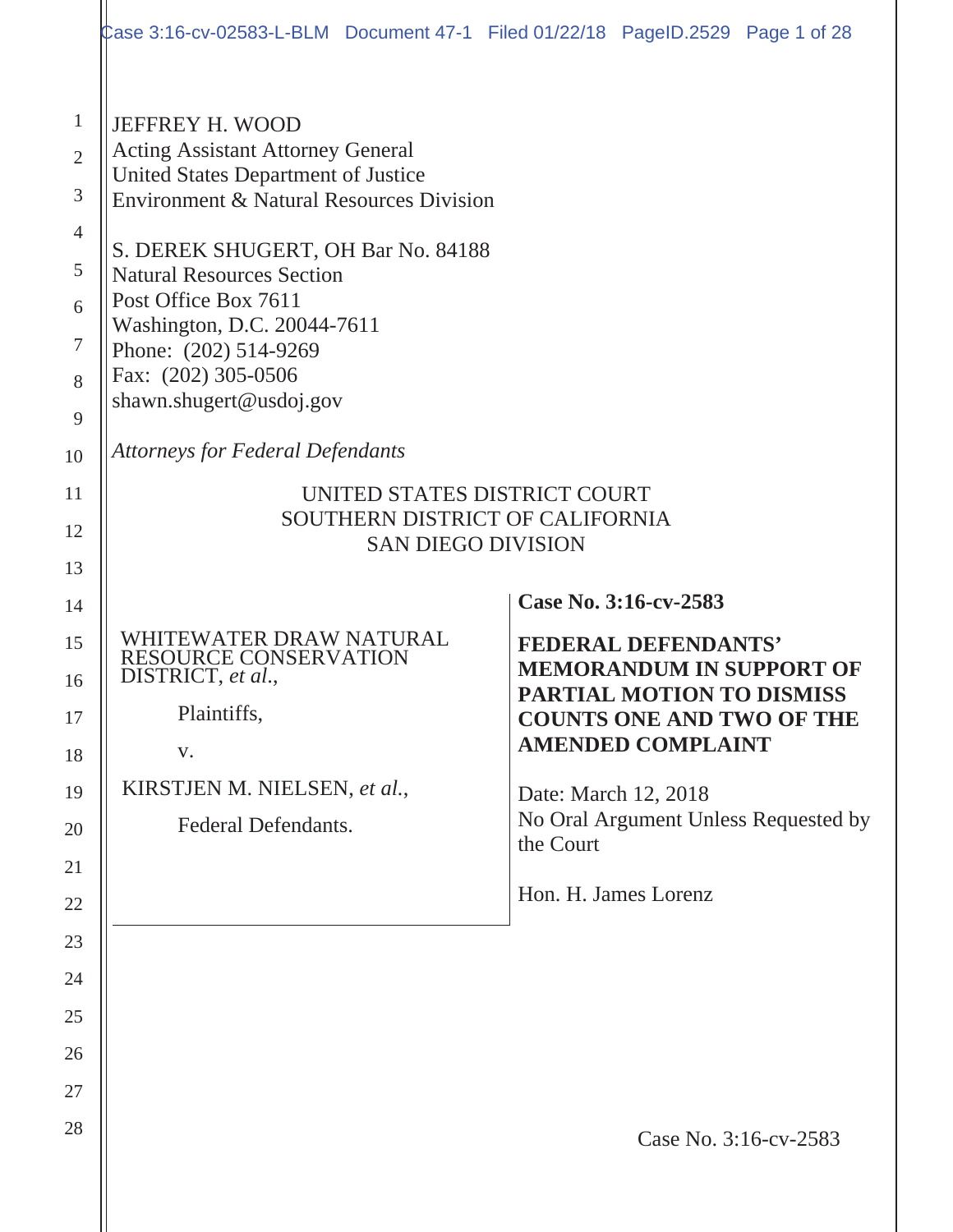1

# **TABLE OF CONTENTS**

| $\overline{2}$ |      |                 |                                                                         |
|----------------|------|-----------------|-------------------------------------------------------------------------|
| 3              | I.   |                 |                                                                         |
| $\overline{4}$ | II.  |                 |                                                                         |
| 5              | III. |                 |                                                                         |
| 6              |      | А.              |                                                                         |
| 7              |      | <b>B.</b>       |                                                                         |
| 8              |      | $\mathcal{C}$ . |                                                                         |
| 9              |      | D.              |                                                                         |
| 10             | IV.  |                 |                                                                         |
| 11             |      | A.              |                                                                         |
| 12             |      |                 |                                                                         |
| 13             |      |                 | 2. The Instruction Manual does not qualify as a "rule" under the APA 11 |
| 14             |      | <b>B.</b>       |                                                                         |
| 15             |      | $\mathcal{C}$ . | Plaintiffs' Challenge to DACA is Unreviewable under NEPA  16            |
| 16             | V.   |                 |                                                                         |
| 17             |      |                 |                                                                         |
| 18             |      |                 |                                                                         |
| 19             |      |                 |                                                                         |
| 20             |      |                 |                                                                         |
| 21             |      |                 |                                                                         |
| 22             |      |                 |                                                                         |
| 23             |      |                 |                                                                         |
| 24             |      |                 |                                                                         |
| 25             |      |                 |                                                                         |
| 26             |      |                 |                                                                         |
| 27             |      |                 |                                                                         |
| 28             | 1    |                 | Case No. 3:16-cv-2583                                                   |
|                |      |                 |                                                                         |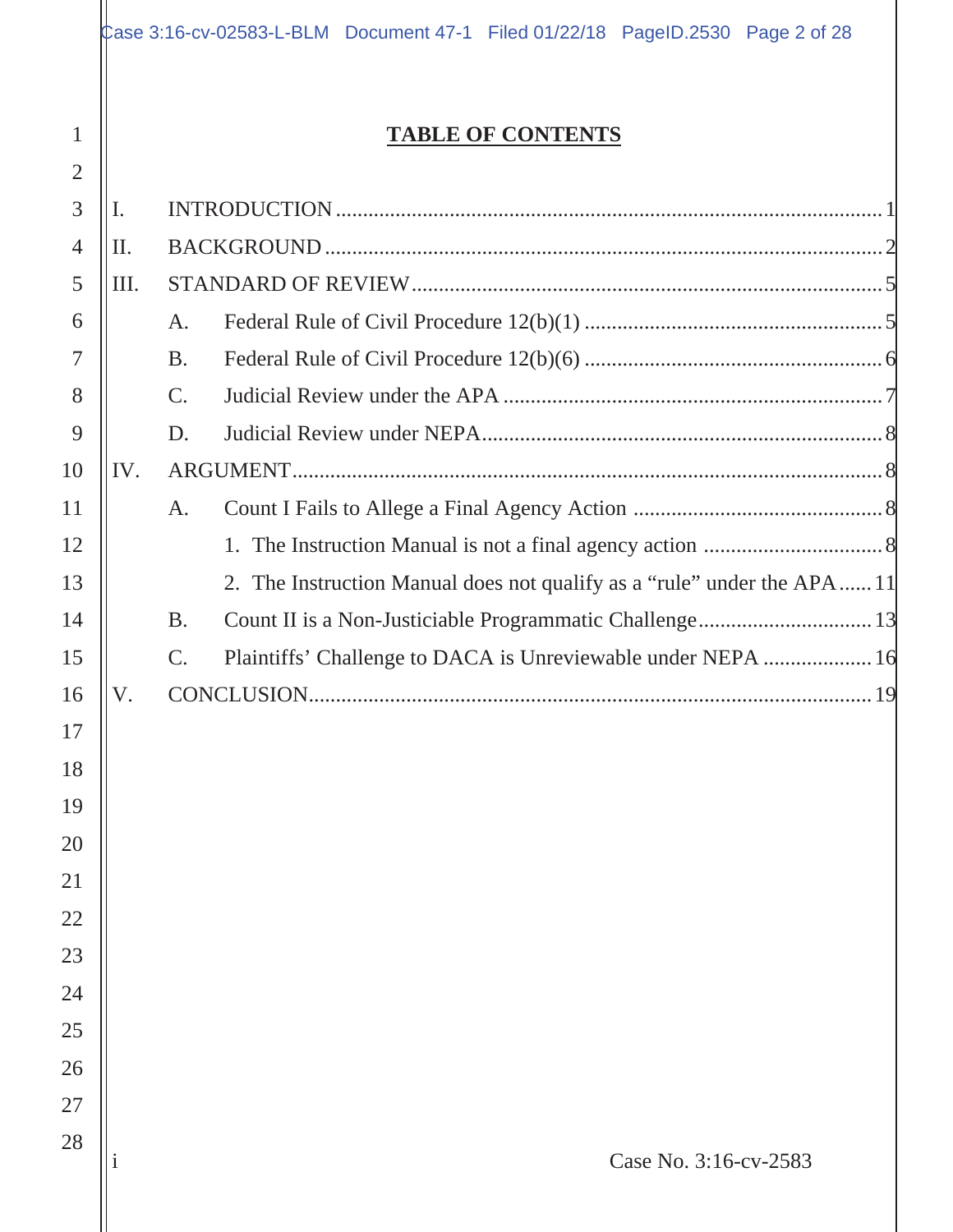# **TABLE OF AUTHORITIES**

| $\overline{2}$ | <b>Cases</b>     |
|----------------|------------------|
| 3              | Arizon<br>567    |
| 4              | Arpaic           |
| 5              | 797              |
| 6              | Balistr          |
| $\overline{7}$ | 901              |
| 8              | Bell Ai<br>550   |
| 9              | Bennei           |
| 10             | 520              |
| 11             | Calipa           |
| 12             | 793              |
| 13             | Cemer<br>493     |
| 14             | Cent. 1          |
| 15             | 653              |
| 16             | $Ctr.$ fo        |
| 17             | 571              |
| 18             | $Ctr.$ fo<br>394 |
| 19             | Dep't            |
| 20             | 541              |
| 21             | Friedn           |
| 22             | 676              |
| 23             | Friend<br>371    |
| 24             | Gen. A           |
| 25             | 655              |
| 26             | Hale v           |
| 27             | 476              |
| 28             |                  |

1

| Arizona v. United States,                               |  |
|---------------------------------------------------------|--|
| Arpaio v. Obama,                                        |  |
| Balistreri v. Pacifica Police Dep't,                    |  |
| Bell Atl. Corp. v. Twombly,                             |  |
| Bennett v. Spear,                                       |  |
| Calipatria Land Co. v. Lujan,                           |  |
| Cement Kiln Recycling Coal. v. EPA,                     |  |
| Cent. Delta Water Agency v. U.S. Fish & Wildlife Serv., |  |
| Ctr. for Biological Diversity v. Brennan,               |  |
| Ctr. for Biological Diversity v. Veneman,               |  |
| Dep't of Transp. v. Pub. Citizen,                       |  |
| Friedman Bros. Inv. Co. v. Lewis,                       |  |
| Friends of Potter Marsh v. Peters,                      |  |
| Gen. Atomic Co. v. United Nuclear Corp.,                |  |
| Hale v. Norton,                                         |  |
|                                                         |  |

 $\frac{1}{11}$  Case No. 3:16-cv-2583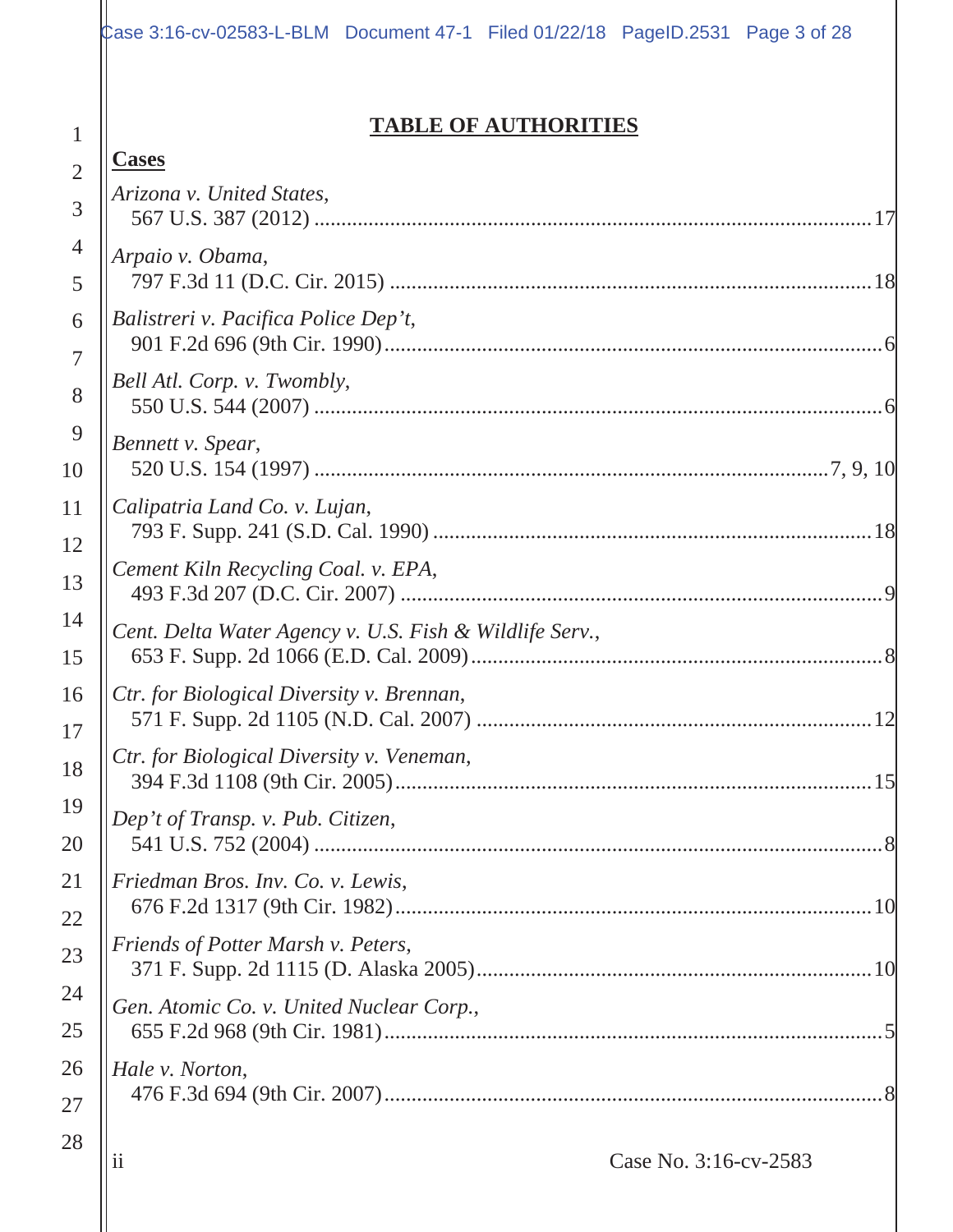# $\text{Case } 3:16$ -cv-02583-L-BLM Document 47-1 Filed 01/22/18 PageID.2532 Page 4 of 28

| $\mathbf{1}$   | Heckler v. Chaney,                                                                                                                                     |
|----------------|--------------------------------------------------------------------------------------------------------------------------------------------------------|
| $\overline{2}$ | Hells Canyon Preservation Council v. U.S. Forest Serv.,                                                                                                |
| 3              |                                                                                                                                                        |
| $\overline{4}$ | Hollingsworth v. Perry,                                                                                                                                |
| 5              |                                                                                                                                                        |
| 6              | Home Builders Ass'n of Greater Chi. v. U.S. Army Corps of Eng'rs,                                                                                      |
| $\overline{7}$ | Idaho Watersheds Project v. Hahn,                                                                                                                      |
| 8              |                                                                                                                                                        |
| 9              | Kleppe v. Sierra Club,                                                                                                                                 |
| 10             |                                                                                                                                                        |
| 11             | Kugel v. United States,                                                                                                                                |
| 12             |                                                                                                                                                        |
| 13             | La Cuna De Aztlan Sacred Sites Prot. Circle Advisory Comm. v. U.S. DOI,<br>No. 2:11-CV-00395-ODW (OPX), 2012 WL 12888325 (C.D. Cal. Mar. 21, 2012)  16 |
| 14             | Lee v. City of L.A.,                                                                                                                                   |
| 15             |                                                                                                                                                        |
| 16             | Lincoln v. Vigil,                                                                                                                                      |
| 17             |                                                                                                                                                        |
| 18             | Lowry v. Barnhart,<br>12                                                                                                                               |
| 19             | Lujan v. Nat'l Wildlife Fed'n,                                                                                                                         |
| 20             |                                                                                                                                                        |
| 21             | Mada-Luna v. Fitzpatrick,                                                                                                                              |
| 22             |                                                                                                                                                        |
| 23             | McCarthy v. United States,                                                                                                                             |
| 24             | Metro. Edison Co. v. People Against Nuclear Energy,                                                                                                    |
| 25             |                                                                                                                                                        |
| 26             | Mobil Oil Corp. v. F.T.C.,                                                                                                                             |
| 27             |                                                                                                                                                        |
| 28             | iii<br>Case No. 3:16-cv-2583                                                                                                                           |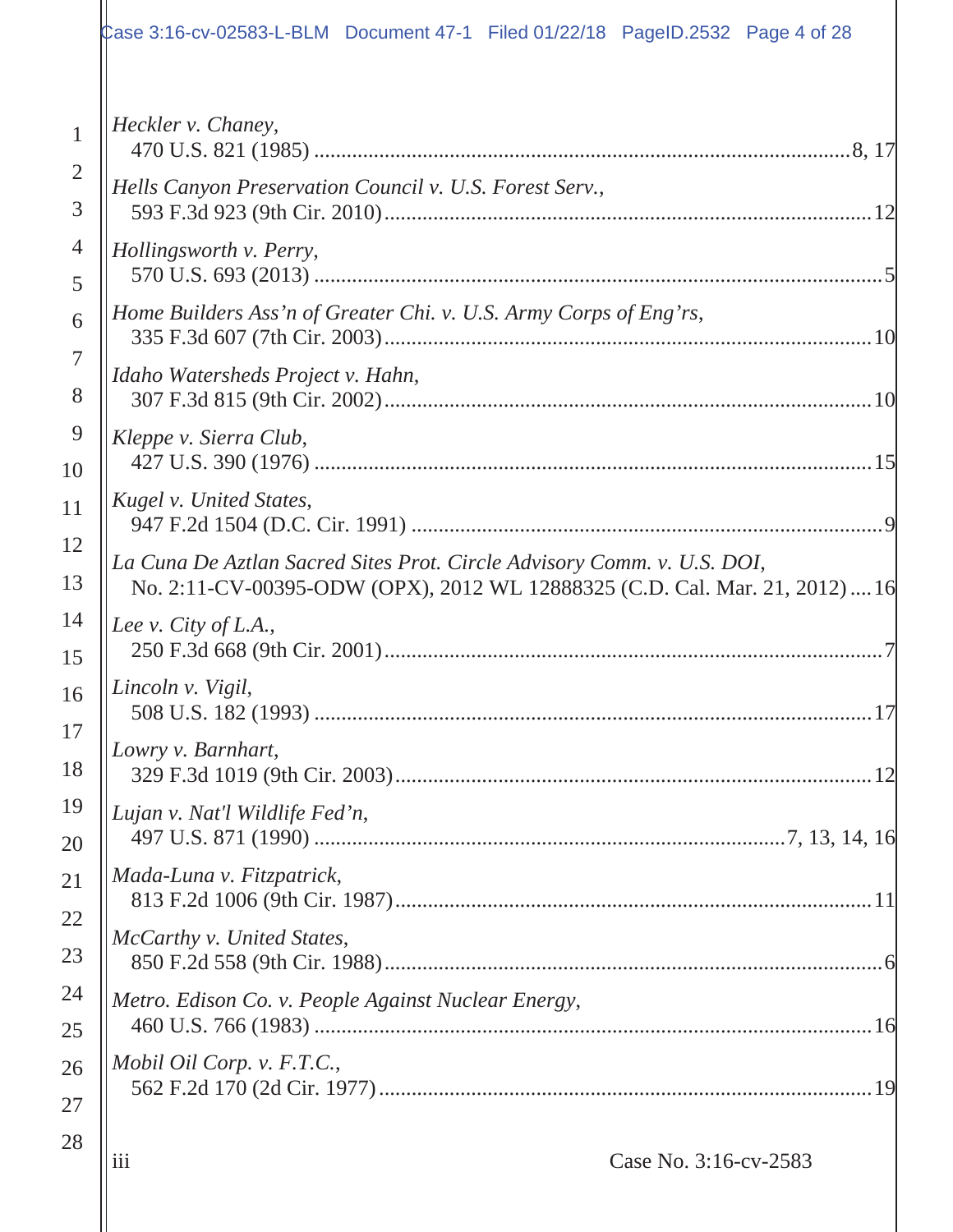# $\frac{1}{2}$  case 3:16-cv-02583-L-BLM Document 47-1 Filed 01/22/18 PageID.2533 Page 5 of 28

| $\mathbf{1}$   | Mortensen v. First Fed. Sav. & Loan Ass'n,         |
|----------------|----------------------------------------------------|
| $\overline{2}$ | Nat'l Mining Ass'n v. McCarthy,                    |
| 3              |                                                    |
| $\overline{4}$ | Native Ecosystems Council v. Dombeck,              |
| 5              |                                                    |
| 6              | Native Ecosystems Council v. U.S. Forest Serv.,    |
| $\overline{7}$ | Native Ecosystems Council v. Weldon,               |
| 8              |                                                    |
| 9              | Nevada v. Dep't of Energy,                         |
| 10             |                                                    |
| 11             | Northcoast Envtl. Ctr. v. Glickman,                |
| 12             | Norton v. S. Utah Wilderness All.,                 |
| 13             |                                                    |
| 14             | Or. Nat. Desert Ass'n v. U.S. Forest Serv.,        |
| 15             |                                                    |
| 16             | Pride v. Correa,                                   |
| 17             | Reno v. Am.-Arab Anti-Discrimination Comm.,        |
| 18             |                                                    |
| 19             | Robertson v. Dean Witter Reynolds, Inc.,           |
| 20             |                                                    |
| 21             | Robertson v. Methow Valley Citizens Council,       |
| 22             | Savage v. Glendale Union High Sch., Dist. No. 205, |
| 23             |                                                    |
| 24             | Schweiker v. Hansen,                               |
| 25             |                                                    |
| 26             | Sierra Club v. Penfold,                            |
| 27<br>$\gamma$ |                                                    |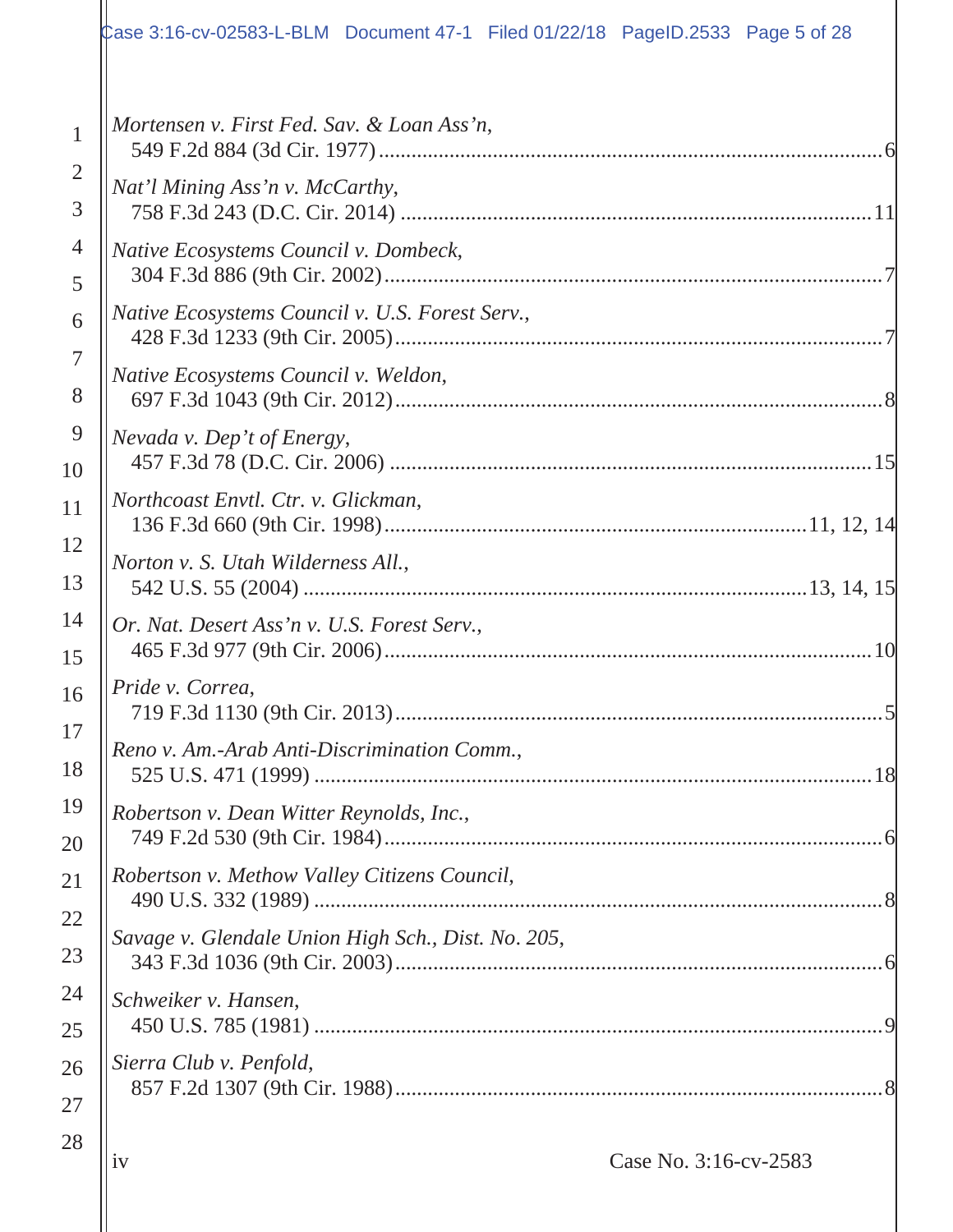# $\text{Case } 3:16$ -cv-02583-L-BLM Document 47-1 Filed 01/22/18 PageID.2534 Page 6 of 28

| $\mathbf{1}$        | Sprewell v. Golden State Warriors,                  |
|---------------------|-----------------------------------------------------|
| $\overline{2}$<br>3 | Thompson v. McCombe,                                |
| $\overline{4}$<br>5 | Thornhill Publ'g Co. v. Gen. Tel. & Elecs. Corp.,   |
| 6                   | Tucson Rod & Gun Club v. McGee,                     |
| $\overline{7}$<br>8 | United States v. Alameda Gateway Ltd.,              |
| 9<br>10             | United States v. Fifty-Three (53) Eclectus Parrots, |
| 11                  | United States v. Glenn-Colusa Irrigation District,  |
| 12<br>13            | United States v. Rainbow Family,                    |
| 14<br>15            | W. Mining Council v. Watt,                          |
| 16                  | W. Radio Servs. Co. v. Espy,                        |
| 17<br>18            | West v. Holder,                                     |
| 19<br>20            | White v. Lee,                                       |
| 21                  | Wild Fish Conservancy v. Jewell,                    |
| 22<br>23            | Wyoming v. U.S. Dep't of Interior,                  |
| 24                  | <b>Statutes</b>                                     |
| 25                  |                                                     |
| 26                  |                                                     |
| 27                  |                                                     |
| 28                  | Case No. 3:16-cv-2583<br>V                          |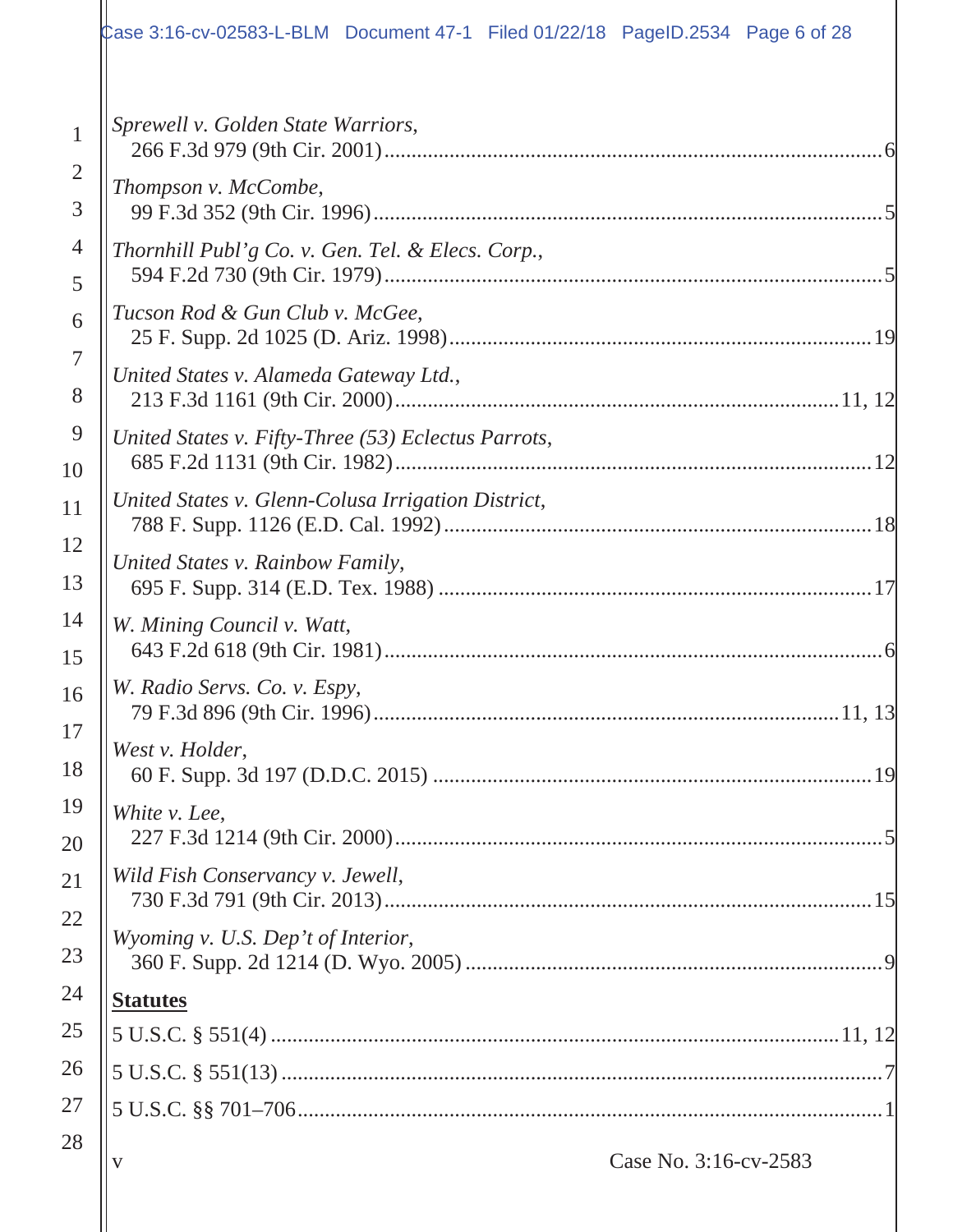| 1              |                    |
|----------------|--------------------|
| $\overline{2}$ |                    |
| 3              |                    |
| $\overline{4}$ |                    |
| 5              |                    |
| 6              |                    |
| $\overline{7}$ |                    |
| 8              |                    |
| 9              |                    |
| 10             |                    |
| 11             |                    |
| 12             |                    |
| 13             |                    |
| 14             |                    |
| 15             |                    |
| 16             |                    |
| 17             |                    |
| 18             |                    |
| 19             |                    |
| 20             |                    |
| 21             | <b>Rules</b>       |
| 22             |                    |
| 23             |                    |
| 24             | <b>Regulations</b> |
| 25             |                    |
| 26             |                    |
| $27\,$         |                    |
|                |                    |

 $\rm{vi}$ 

Case No. 3:16-cv-2583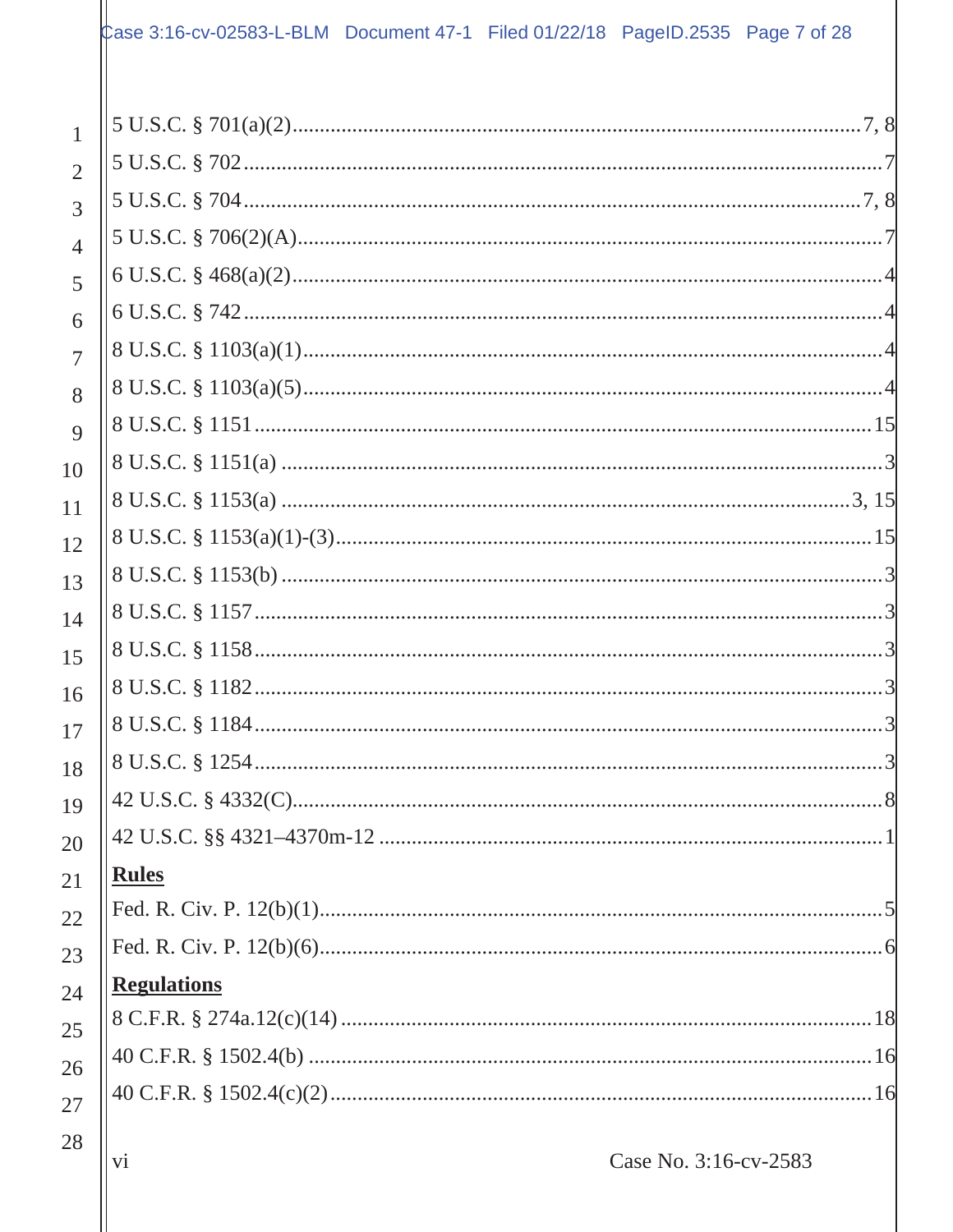|                | $\text{Case } 3:16$ -cv-02583-L-BLM Document 47-1 Filed 01/22/18 PageID.2536 Page 8 of 28 |  |                       |  |
|----------------|-------------------------------------------------------------------------------------------|--|-----------------------|--|
| $\mathbf{1}$   |                                                                                           |  |                       |  |
| $\overline{2}$ |                                                                                           |  |                       |  |
| 3              |                                                                                           |  |                       |  |
| $\overline{4}$ |                                                                                           |  |                       |  |
| 5              |                                                                                           |  |                       |  |
| 6              |                                                                                           |  |                       |  |
| $\overline{7}$ |                                                                                           |  |                       |  |
| 8              |                                                                                           |  |                       |  |
| 9              |                                                                                           |  |                       |  |
| 10             |                                                                                           |  |                       |  |
| 11             |                                                                                           |  |                       |  |
| 12             |                                                                                           |  |                       |  |
| 13             |                                                                                           |  |                       |  |
| 14             |                                                                                           |  |                       |  |
| 15             |                                                                                           |  |                       |  |
| 16             |                                                                                           |  |                       |  |
| $17\,$         |                                                                                           |  |                       |  |
| 18<br>19       |                                                                                           |  |                       |  |
| 20             |                                                                                           |  |                       |  |
| 21             |                                                                                           |  |                       |  |
| 22             |                                                                                           |  |                       |  |
| 23             |                                                                                           |  |                       |  |
| 24             |                                                                                           |  |                       |  |
| 25             |                                                                                           |  |                       |  |
| 26             |                                                                                           |  |                       |  |
| 27             |                                                                                           |  |                       |  |
| 28             | vii                                                                                       |  | Case No. 3:16-cv-2583 |  |
|                |                                                                                           |  |                       |  |
|                |                                                                                           |  |                       |  |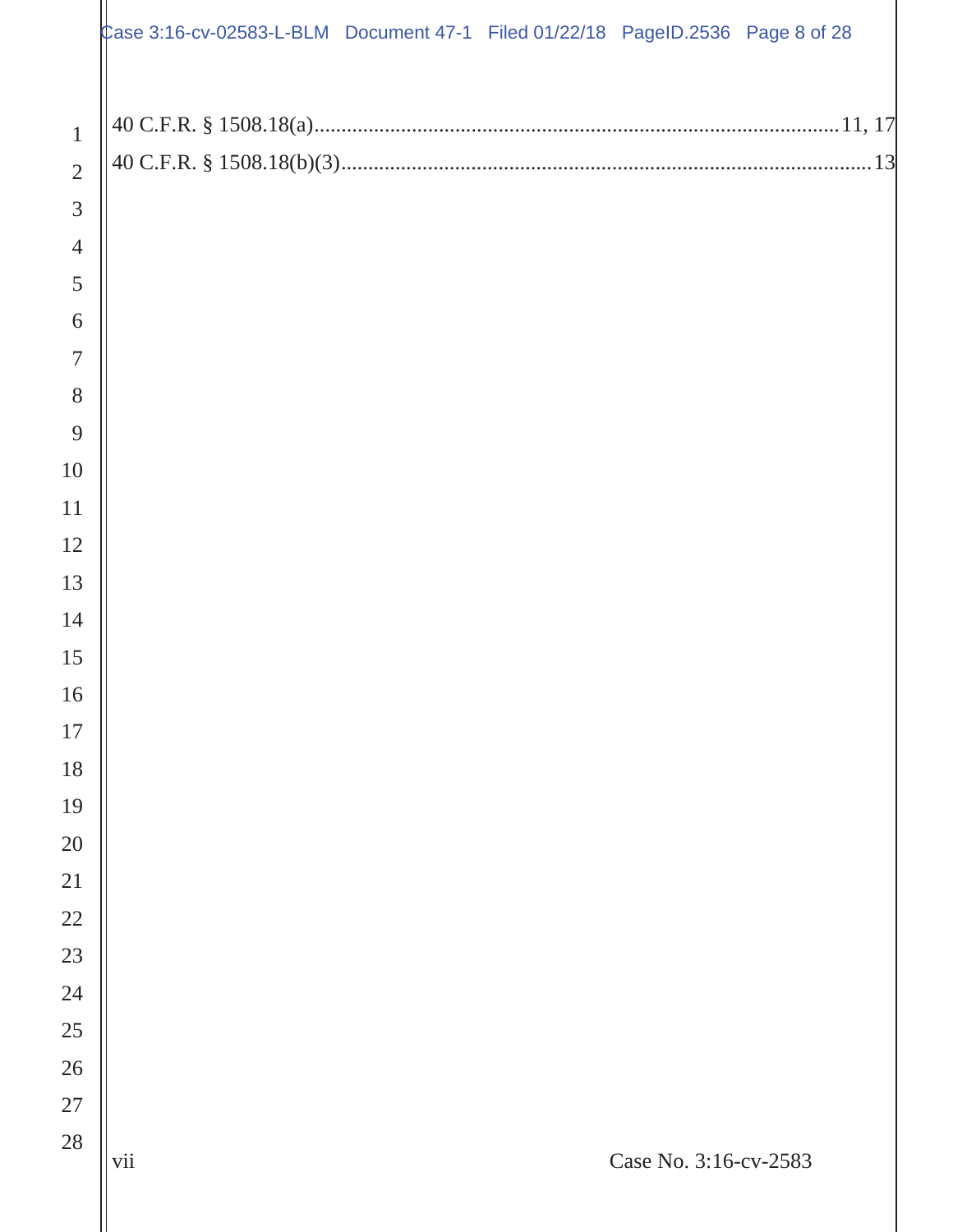## **I. INTRODUCTION**

Plaintiffs, a coalition of groups addressing local conservation issues in certain border states, and organizations advocating for the overall reduction of legal and illegal immigration, assert that Department of Homeland Security ("DHS" or "Department") policies and actions have allowed migrants to enter and remain in the United States. Am. Compl. ¶¶ 27–33, 50–69, ECF No. 44. This influx, Plaintiffs contend, has resulted in widespread environmental harms—either from the movement of immigrants across the Southwest border, or from population growth in the United States that Plaintiffs claim is attributable to the entry and settlement of migrants into the United States—that allegedly would not/might not have occurred had DHS engaged in environmental review pursuant to the National Environmental Policy Act ("NEPA"), 42 U.S.C. §§ 4321–4370m-12. *Id.*  $\P\P$  50–54.

The Amended Complaint lists five counts, two of which are wholly unreviewable. Count I challenges the DHS Instruction Manual, an internal DHS guidance document that is not a "final agency action" subject to review under the Administrative Procedure Act ("APA"), 5 U.S.C. §§ 701–706. Count II consists of eight NEPA claims: it challenges seven statutes that provide the statutory basis for DHS' authority to implement immigration policies, and it challenges the discretionary immigration non-enforcement policy known as Deferred Action for Childhood Arrivals ("DACA"). Count II fails to identify discrete agency actions that DHS was required to take, and with respect to DACA's policy of deferred enforcement, is wholly unreviewable under NEPA.

A review of Plaintiffs' voluminous Amended Complaint makes it clear that they simply oppose immigration into this country and seek to disrupt the administration of the Department's immigration and enforcement policies. Such an overhaul may be appropriately provided through legislative channels, but it cannot be provided, as pled in the Amended Complaint, through NEPA and the APA.

28

1

2

1 Case No. 3:16-cv-2583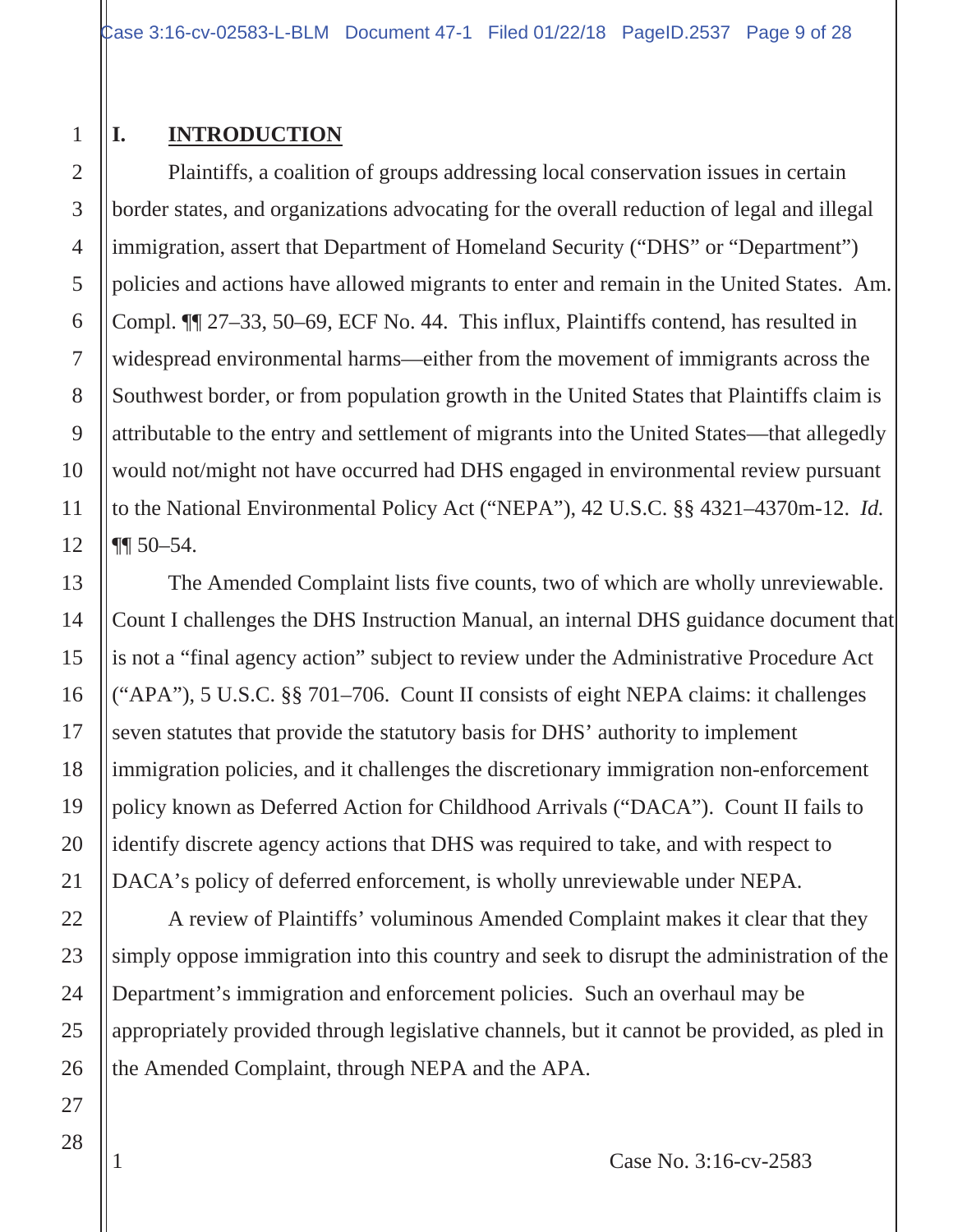## **II. BACKGROUND**

1

2

3

4

5

6

7

8

9

10

11

12

13

14

15

16

17

18

19

Plaintiffs consist of the following groups: three Arizona-based resource management groups addressing local conservation issues, Am. Compl. ¶¶ 27–29; a California-based organization whose "priority goal is to reduce both legal and illegal immigration into California and the United States[,]" *id.* ¶ 33; an organization of scientists that advocates for population "stabilization," *id.* ¶ 41; a New Mexico-based organization that addresses the interests of cattle-ranching communities, *id.* ¶ 44; a Florida-based organization opposed to population growth caused by immigration, *id.* ¶ 46; and Glen Colton and Ralph Pope, individuals also opposed to population growth caused by immigration, *id*. ¶¶ 43, 47.1 Plaintiffs assert that DHS' policies and actions have allowed foreign nationals to enter and remain in the United States. *Id.*  $\P$  50–54. This, Plaintiffs contend, has resulted in widespread environmental harms—either from the migration of foreign nationals across the Southwest border, or from population growth in the United States that Plaintiffs claim is attributable to the entry and settlement of foreign nationals into the United States—that allegedly could have been prevented had DHS engaged in environmental review pursuant to NEPA. *Id.* ¶¶ 68–69.

For example, Plaintiffs claim that immigration-driven population growth causes urban sprawl and the loss of undeveloped land, *id*. ¶¶ 82–83; "threatens to accelerate biodiversity loss and the extinction of animal and plant species[,]" *id*. ¶ 84; and increases greenhouse gas emissions and water use, *id*. ¶¶ 85–86. Meanwhile, along the Southwest border, Plaintiffs allege that:

<sup>1</sup> Plaintiffs filed their original Complaint on October 17, 2016. *See* ECF No. 1. Due to the issuance of multiple executive orders, this Court granted a stay of all litigation deadlines until October 6, 2017. *See* ECF No. 37. Federal Defendants moved to dismiss the Complaint on October 6, 2017, *see* ECF No. 39, and Plaintiffs filed their Amended Complaint on December 8, 2017, *see* ECF No. 44.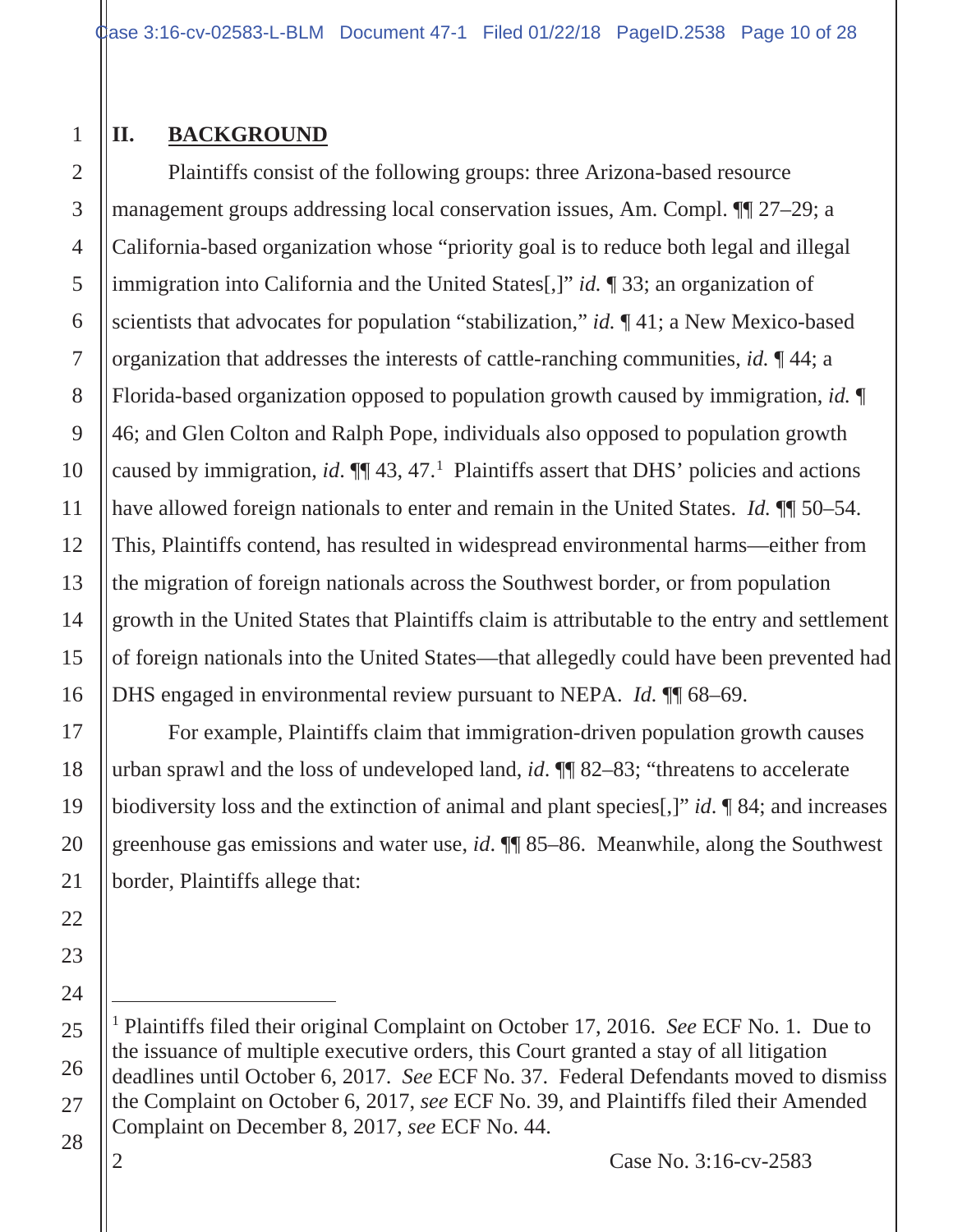[t]he massive numbers of people illegally crossing the Southwest border have left a host of environmental impacts in their wake, such as the destruction of native and at-risks [sic] species and habitats by trampling of the native vegetation; garbage dumping on a massive scale; water pollution; and the setting fires, many of which turn out of control, for the purposes of heat, cooking, or to distract Border Patrol agents.

*Id.* **[90.** Plaintiffs assert DHS' immigration policies constitute "programs which have the effect of encouraging further illegal entry across the Southwest border[,]" *id.* ¶ 89, though they acknowledge that these "policies are not the sole factor in all of these components of the illegal border-crossing phenomenon," *id.* ¶ 90. Plaintiffs do not allege that the Department directly caused Plaintiffs' alleged injuries, but rather that DHS' failure to prevent both legal and illegal immigration allowed an influx of migrants that has caused them injury. *Id.* ¶¶ 7, 50.

Count I of the Amended Complaint alleges that DHS failed "to incorporate NEPA compliance" into its Instruction Manual, an internal document that guides DHS personnel in complying with NEPA. Am. Compl. ¶ 102. Count II alleges that DHS violated NEPA by failing to "initiat[e] any NEPA compliance" for eight purported "programs." *Id.* ¶ 107. Plaintiffs list seven statutes originally found within the Immigration and Nationality Act ("INA"). *Id.* ¶ 55. Those statutes as-pled are INA § 203(b), now found at 8 U.S.C. § 1153(b); INA §§ 203(a) and 201(b), now found at 8 U.S.C. §§ 1153(a) and 1151(a); INA § 214, now found at 8 U.S.C. § 1184; INA § 212(d)(5)(a), now found at 8 U.S.C. § 1182; INA § 244, now found at 8 U.S.C. § 1254; INA § 207, now found at 8 U.S.C. § 1157; and INA § 208, now found at 8 USC § 1158. Generally, these statutes govern all matters of immigration and permit DHS, in its discretion, to allow or prohibit entry into the U.S. under specified circumstances.

In addition to the statutes, Count II also alleges that DHS failed to "initiatell any NEPA compliance" with regard to DACA. Am. Compl. ¶ 107. The basis for Plaintiffs' challenge is the June 15, 2012 DHS Memorandum issued by then Secretary of Homeland Security Janet Napolitano titled "Exercising Prosecutorial Discretion with Respect to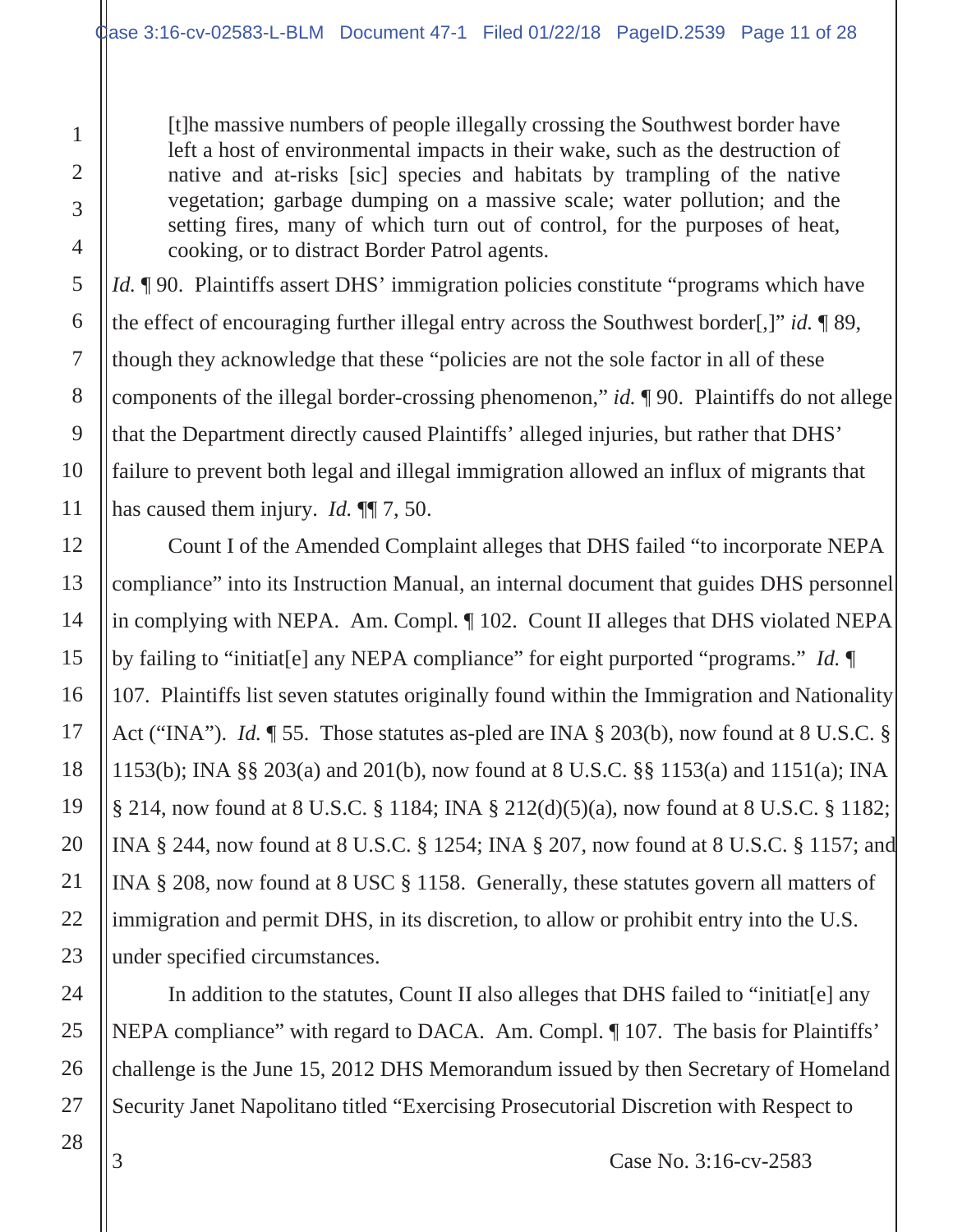Individuals Who Came to the United States as Children" ("Napolitano Memo"). Am. Compl. ¶ 55.

DHS, along with partner agencies such as the Departments of Justice, Labor, and State, is responsible for enforcing and implementing immigration laws. *See*, *e.g*., 8 U.S.C. § 1103(a)(1). The Secretary of Homeland Security is charged "with the administration and enforcement" of the INA along with "all other laws relating to the immigration and naturalization of aliens . . . ." *Id.* The scope of DHS's mission extends beyond immigration to diverse policy areas such as maritime law enforcement (6 U.S.C.  $§$  468(a)(2)), the provision of border security (8 U.S.C. § 1103(a)(5)), and disaster prevention and management (6 U.S.C. § 742). Acting upon her broad authority, the Secretary has issued a range of internal documents in support of the Department's mission. These include, for instance, the policy memoranda guiding the exercise of lawful discretion of agency personnel included in Plaintiffs' Exhibit 1, ECF No. 44-2, and Exhibit 2, ECF No. 44-3.

The Department's Instruction Manual, challenged in Count I, is not reviewable under the APA because it is not a "final agency action." By its very terms, the Instruction Manual is intended to "establish the policy and procedures DHS follows to comply with [NEPA]." Instruction Manual at III-1. As it is merely a statement of internal policy, it fails to meet the definition of a final agency action under the APA.

Count II purports to challenge NEPA compliance for eight so-called "programs" related to immigration. *See* Am. Compl. ¶¶ 55, 103-07. Of the eight "programs" listed in the Amended Complaint, seven are merely citations to statutes that form the basis or establish the framework for DHS' authority to implement immigration policies, and the eighth challenges DACA. Count II appears to allege that the eight items require programmatic environmental analysis under NEPA, such as through a Programmatic Environmental Impact Statement ("PEIS"), and fall under § 706(1) of the APA. However, such programmatic attacks are precluded under the APA, and thus Plaintiffs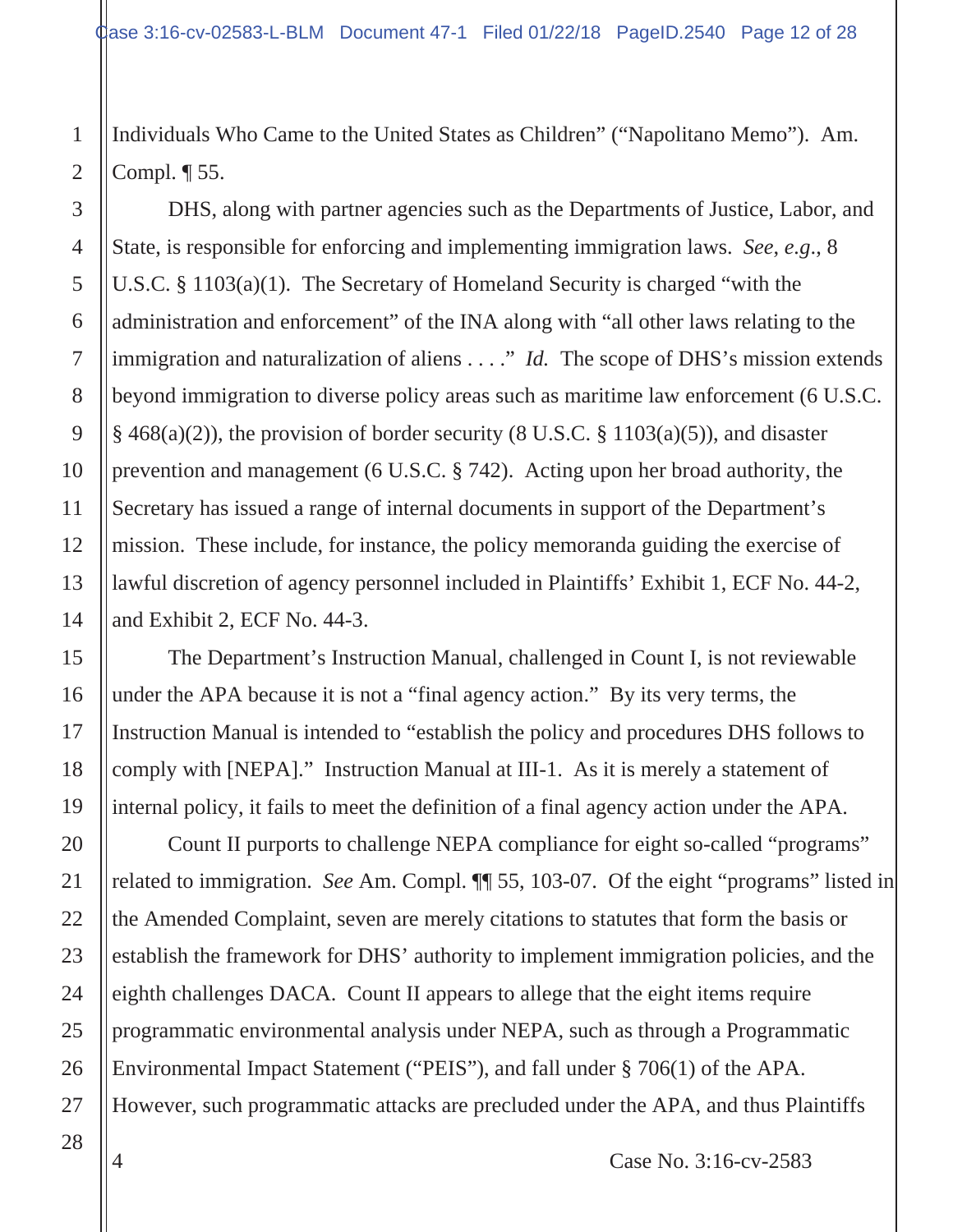fail to state a cognizable claim.

Plaintiffs' challenge to DACA in Count II fails for another reason as well. NEPA's implementing regulations, similar to the APA's bar on judicial review of matters of prosecutorial discretion, exempt enforcement-related decisions from review.2

## **III. STANDARD OF REVIEW**

## **A. Federal Rule of Civil Procedure 12(b)(1)**

Federal Rule of Civil Procedure 12(b)(1) provides for dismissal of an action for "lack of subject-matter jurisdiction[.]" A federal court is presumed to lack jurisdiction in a particular case unless the contrary affirmatively appears. *Gen. Atomic Co. v. United Nuclear Corp.*, 655 F.2d 968, 968–69 (9th Cir. 1981). Faced with a Rule 12(b)(1) motion, a plaintiff bears the burden of proving the existence of the court's subject matter jurisdiction. *Thompson v. McCombe*, 99 F.3d 352, 353 (9th Cir. 1996). A challenge to subject matter jurisdiction may be facial or factual. *White v. Lee*, 227 F.3d 1214, 1242 (9th Cir. 2000). With regard to a facial attack, the court may dismiss for lack of subject matter jurisdiction if, accepting the plaintiff's allegations as true and drawing all reasonable inferences in the plaintiff's favor, the court determines that the allegations are insufficient to establish its jurisdiction. *Pride v. Correa*, 719 F.3d 1130, 1133 (9th Cir. 2013).

By contrast, when a motion to dismiss is "a factual attack on subject matter jurisdiction . . . [n]o presumptive truthfulness attaches to plaintiff's allegations, and the existence of disputed material facts will not preclude the trial court from evaluating for itself the merits of jurisdictional claims. Moreover, the plaintiff will have the burden of proof that jurisdiction does in fact exist." *Thornhill Publ'g Co. v. Gen. Tel. & Elecs.* 

 $2$  Federal Defendants do not, at this time, move to dismiss for lack of standing. However, Federal Defendants preserve the right to raise such an affirmative defense at a later time. *Hollingsworth v. Perry*, 570 U.S. 693 (2013) ("Article III demands that an 'actual controversy' persist throughout all stages of litigation.).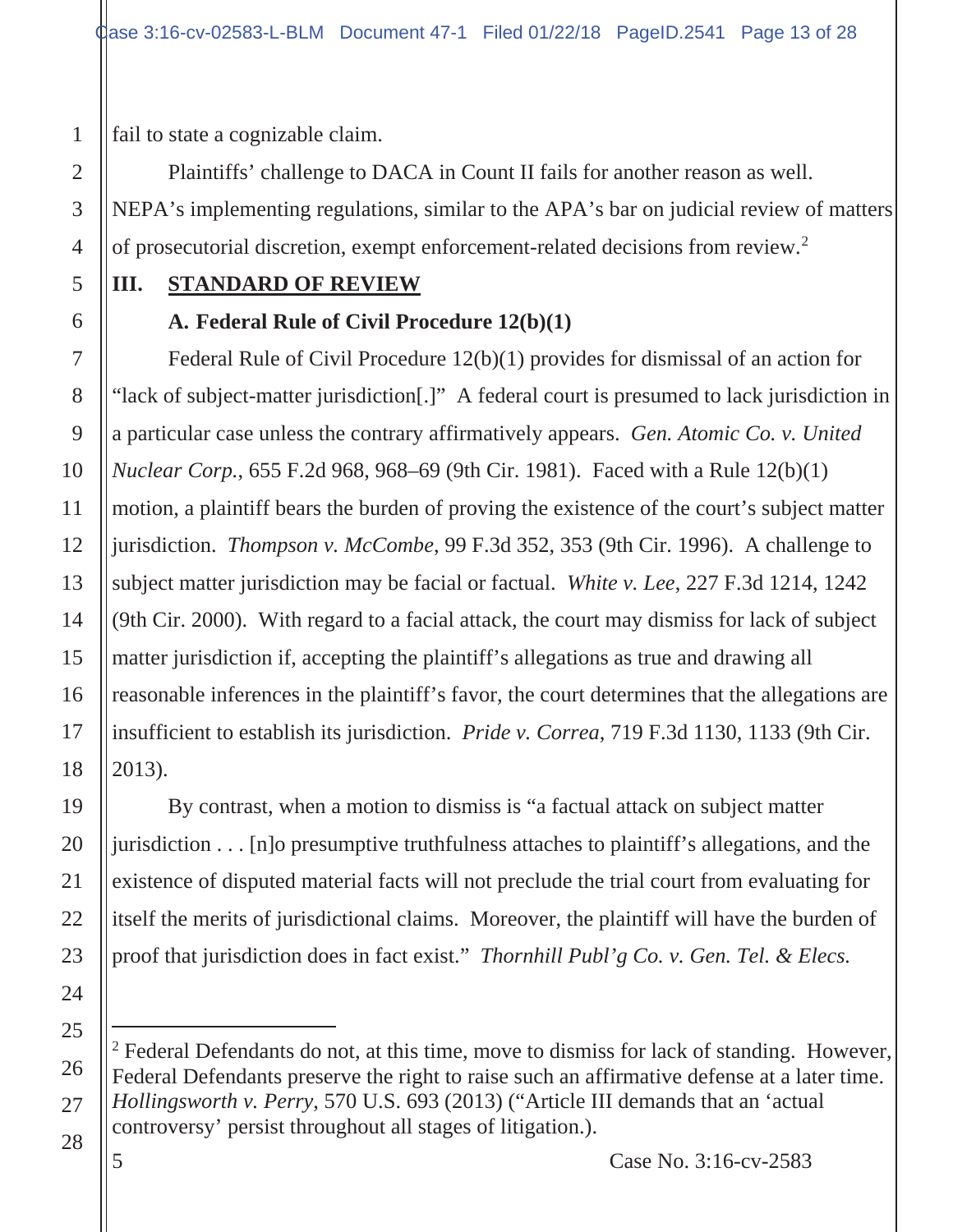*Corp.*, 594 F.2d 730, 733 (9th Cir. 1979) (quoting *Mortensen v. First Fed. Sav. & Loan Ass'n*, 549 F.2d 884, 891 (3d Cir. 1977)). The court may review these additional facts without converting the motion to a motion for summary judgment. *Savage v. Glendale Union High Sch., Dist. No*. *205*, 343 F.3d 1036, 1039 n.2 (9th Cir. 2003). When considering a factual attack, "the district court is not restricted to the face of the pleadings, but may review any evidence, such as affidavits and testimony, to resolve factual disputes concerning the existence of jurisdiction." *McCarthy v. United States*, 850 F.2d 558, 560 (9th Cir. 1988).

#### **B. Federal Rule of Civil Procedure 12(b)(6)**

A motion to dismiss for failure to state a claim upon which relief can be granted under Federal Rule of Civil Procedure 12(b)(6) may be based on either a "lack of a cognizable legal theory or the absence of sufficient facts alleged under a cognizable legal theory." *Balistreri v. Pacifica Police Dep't*, 901 F.2d 696, 699 (9th Cir. 1990) (citing *Robertson v. Dean Witter Reynolds, Inc.*, 749 F.2d 530, 534 (9th Cir. 1984)). In addition, a complaint that fails to provide the grounds for the requested relief beyond labels and conclusions will not survive a motion challenging the sufficiency of a complaint's statement of the claim for relief under Rule 12(b)(6). *Bell Atl. Corp. v. Twombly*, 550 U.S. 544, 555 (2007); *see also Sprewell v. Golden State Warriors*, 266 F.3d 979, 988 (9th Cir. 2001) ("Nor is the court required to accept as true allegations that are merely conclusory, unwarranted deductions of fact, or unreasonable inferences." (citation omitted)).

Where a plaintiff fails to assert a cognizable legal theory in support of a claim, the claim must be dismissed. Moreover, while a plaintiff's material factual allegations are assumed to be true, district courts may not assume the truth of legal conclusions "merely because they are cast in the form of factual allegations." *W. Mining Council v. Watt*, 643 F.2d 618, 624 (9th Cir. 1981) (citations omitted). A court may consider material properly submitted as part of the complaint without converting the motion to dismiss into a motion

1

2

3

4

5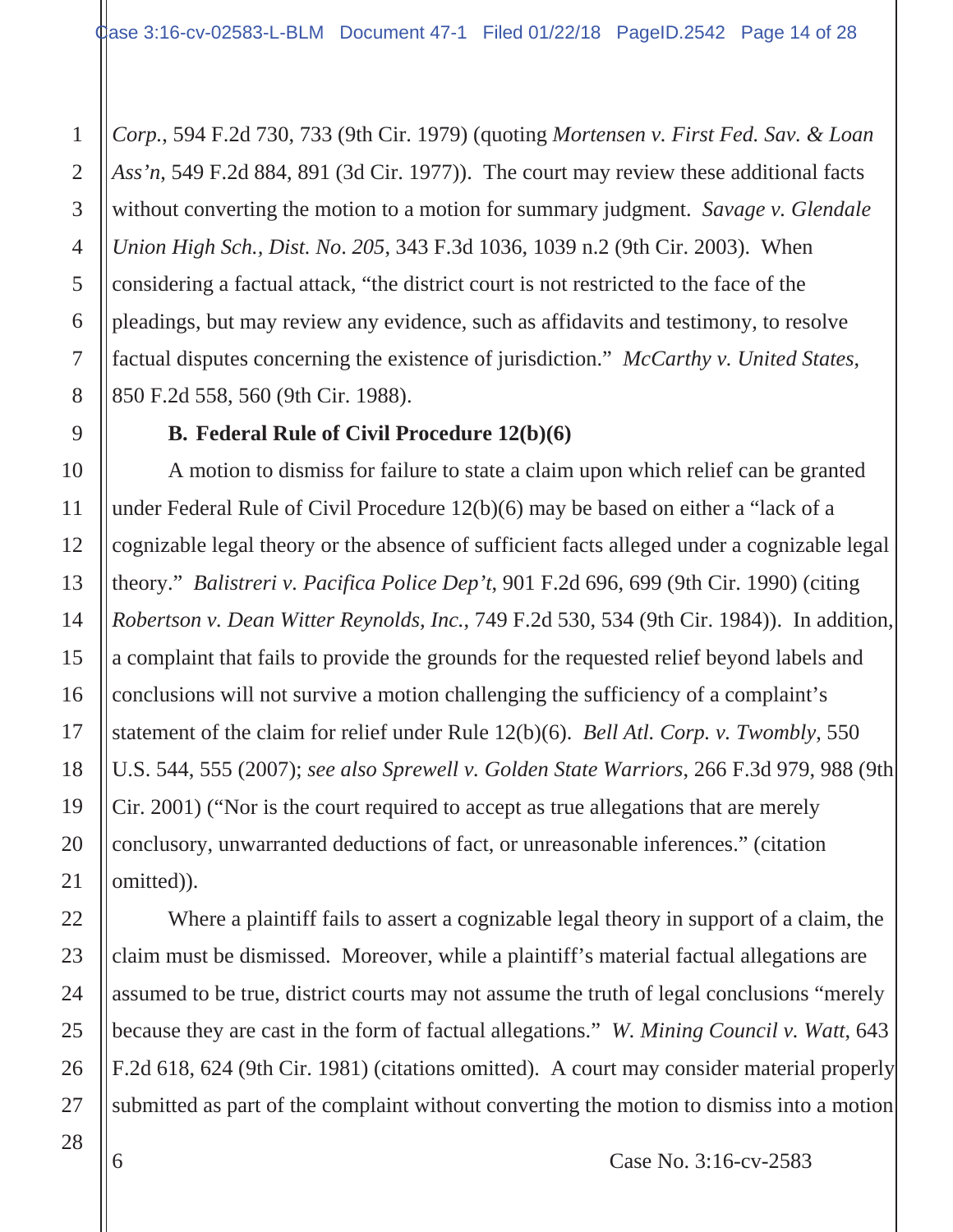for summary judgment. *Lee v. City of L.A.*, 250 F.3d 668, 688 (9th Cir. 2001).

### **C. Judicial Review under the APA**

Where a statute, such as NEPA, does not provide a cause of action, the APA provides for judicial review of challenges to a federal agency's compliance with these statutes. *See Native Ecosystems Council v. U.S. Forest Serv.,* 428 F.3d 1233, 1238 (9th Cir. 2005). Section 702 of the APA waives federal sovereign immunity to the extent that "[a] person suffering legal wrong because of agency action, or adversely affected or aggrieved by agency action within the meaning of a relevant statute, is entitled to judicial review thereof." 5 U.S.C. § 702. The APA defines "agency action" to "include[] the whole or a part of an agency rule, order, license, sanction, relief, or the equivalent or denial thereof, or failure to act[.]" 5 U.S.C. § 551(13). For an agency action to be a "final agency action" reviewable under § 706(2) , the action must both "mark the consummation of the agency's decisionmaking process," and "be one by which rights or obligations have been determined, or from which legal consequences will flow[.]" *Bennett v. Spear*, 520 U.S. 154, 177–78 (1997) (internal quotation marks and citations omitted).

To state a cognizable claim under § 706(2) of the APA, a plaintiff must identify a final agency action that is "arbitrary, capricious, an abuse of discretion, or otherwise not in accordance with law." *Native Ecosystems Council v. Dombeck*, 304 F.3d 886, 891 (9th Cir. 2002) (quoting 5 U.S.C. § 706(2)(A) ). Jurisdiction under the APA is limited to review of "[a]gency action made reviewable by statute and final agency action for which there is no adequate remedy in a court . . . ." 5 U.S.C. § 704; *see also Lujan v. Nat'l Wildlife Fed'n*, 497 U.S. 871, 882 (1990). When agency action is "committed to agency discretion by law[,]" judicial review is unavailable. 5 U.S.C. § 701(a)(2). Section 701(a)(1) of the APA applies "when Congress has expressed an intent to preclude judicial review" and  $\S 701(a)(2)$  applies when "the statute is drawn so that a court would have no meaningful standard against which to judge the agency's exercise of discretion" because

7 Case No. 3:16-cv-2583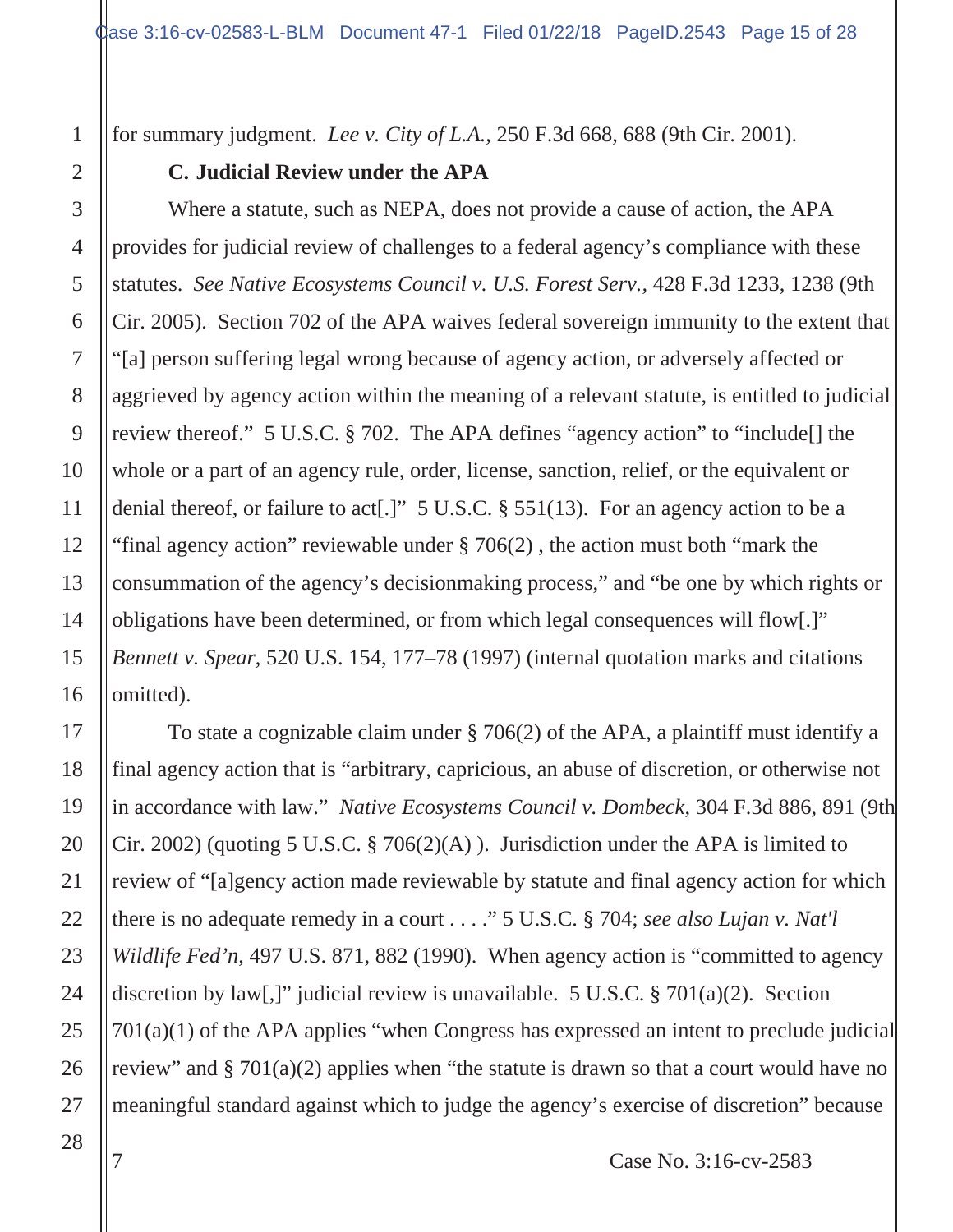the statute "'committed' the decisionmaking to the agency's judgment absolutely." *See Heckler v. Chaney*, 470 U.S. 821, 830 (1985) (citing 5 U.S.C. § 701(a)(2)).

### **D. Judicial Review under NEPA**

In enacting NEPA, Congress was concerned with the potential impacts of major federal actions significantly affecting the physical environment. *See Hale v. Norton*, 476 F.3d 694, 700 (9th Cir. 2007) (citing 42 U.S.C. § 4332(C)). NEPA does not apply to every action involving a federal agency, however, but only where there is a proposal for "major Federal action." *Sierra Club v. Penfold*, 857 F.2d 1307, 1313 (9th Cir. 1988). NEPA imposes procedural rather than substantive requirements. *Robertson v. Methow Valley Citizens Council*, 490 U.S. 332, 350 (1989); *Native Ecosystems Council v. Weldon*, 697 F.3d 1043, 1051 (9th Cir. 2012). An agency's compliance with NEPA is bounded by a "rule of reason" to "ensure[] that agencies determine whether and to what extent to prepare [analysis] based on the usefulness of any new potential information to the decisionmaking process." *Dep't of Transp. v. Pub. Citizen*, 541 U.S. 752, 767 (2004).

### **IV. ARGUMENT**

## **A. Count I Fails to Allege a Final Agency Action**

1. The Instruction Manual is not a final agency action

As non-binding internal agency guidance that does not require any third party to do or refrain from doing anything, the DHS Instruction Manual does not constitute a final agency action subject to judicial review under the APA. Plaintiffs' challenge to the Directive therefore must be dismissed.

8 Case No. 3:16-cv-2583 NEPA claims may be reviewed only pursuant to the APA, and, as a waiver of sovereign immunity for claims against the United States, the APA limits what federal agency activities may be challenged in federal court. *Cent. Delta Water Agency v. U.S. Fish & Wildlife Serv.,* 653 F. Supp. 2d 1066, 1089 (E.D. Cal. 2009) ("[NEPA claims] must fall within the APA's limited waiver of sovereign immunity."). The APA limits judicial review to "final agency action." 5 U.S.C. § 704. Thus, Plaintiffs bear the burden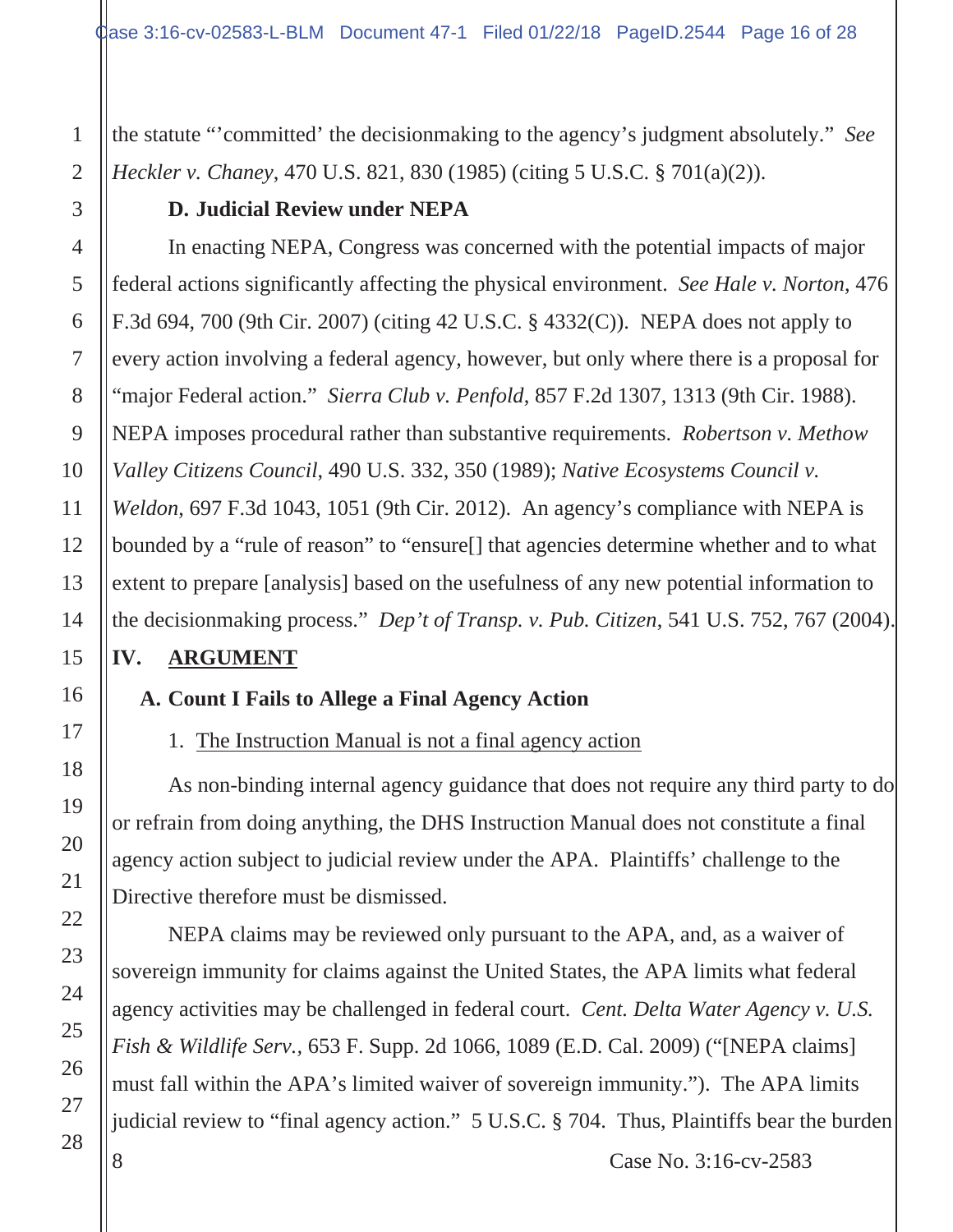of establishing subject matter jurisdiction, which includes "identifying specific federal conduct and explaining how it is 'final agency action' within the meaning of [the APA]." *Wyoming v. U.S. Dep't of Interior*, 360 F. Supp. 2d 1214, 1227 (D. Wyo. 2005), *aff'd*, 442 F.3d 1262 (10th Cir. 2006).

The DHS Instruction Manual neither marks the consummation of the agency's decision-making process, nor constitutes an action by which rights or obligations have been determined or from which legal consequences will flow. *Bennett,* 520 U.S. at 177– 78. The Instruction Manual, along with DHS Directive 023-01, "establish[es] the policy and procedures DHS follows to comply" with NEPA and Council on Environmental Quality ("CEQ") regulations. Instruction Manual at III-1. It is the agency's internal guidance for complying with NEPA. The Instruction Manual and Directive "adopt and supplement the CEQ regulations" to "help ensure the integration of environmental stewardship into DHS decision making." DHS Directive 023-01 at 1 (ECF No. 44-2). In sum, the Instruction Manual serves as a guide to ensure NEPA compliance on a projectby-project or action-by-action basis.

Policy memoranda and guides for agency operations do not constitute reviewable final agency actions. *See Schweiker v. Hansen*, 450 U.S. 785, 789–90 (1981) (holding that federal agency's internal instruction manual, a thirteen-volume handbook for internal use by thousands of Social Security Administration employees, "is not a regulation[,] has no legal force, and . . . does not bind the [federal agency]"); *Cement Kiln Recycling Coal. v. EPA*, 493 F.3d 207, 227–28 (D.C. Cir. 2007) (concluding that the EPA's technical guidance document, the Human Health Risk Assessment Protocol for Hazardous Waste Combustion Facilities, was non-binding because it "does not 'command[,]' does not 'require[,]' does not 'order[,]' and does not 'dictate"'); *Kugel v. United States*, 947 F.2d 1504, 1507 (D.C. Cir. 1991) (intra-office manual, "*The Attorney General's Guidelines on Criminal Investigations of Individuals and Organizations*," "do[es] not . . . create a duty in favor of the general public").

1

2

3

4

5

6

7

8

9

10

11

12

13

14

15

16

17

18

19

20

21

22

23

24

25

26

27

9 Case No. 3:16-cv-2583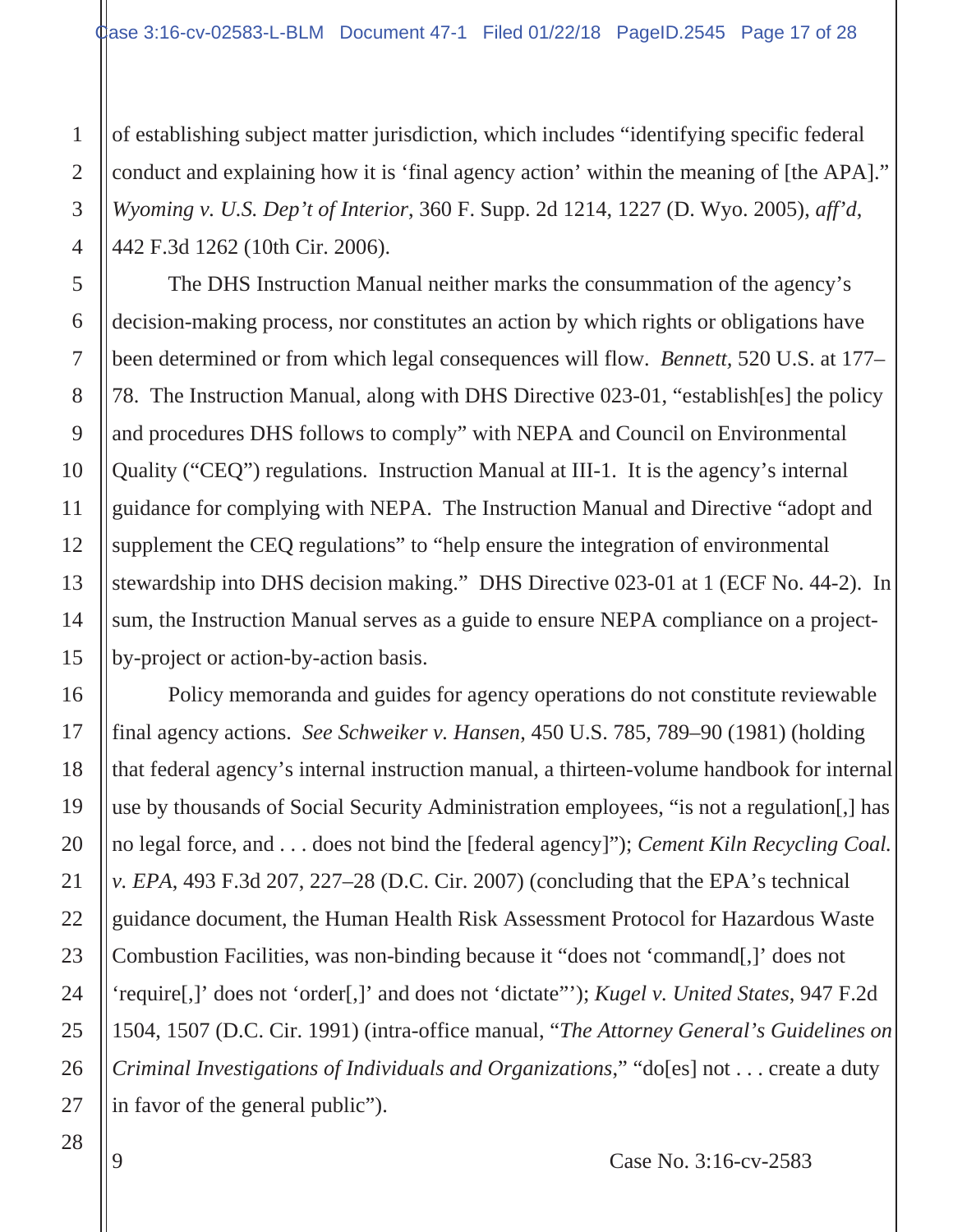Plaintiffs cannot establish that the Instruction Manual marks the consummation of DHS' decision-making process as it relates to NEPA. Courts have examined several factors to ascertain whether an action marks the consummation of an agency's decisionmaking process. First, the action "must not be of a merely tentative or interlocutory nature." *Bennett*, 520 U.S. at 178. But, "tentative" is a precise description of the Instruction Manual challenged here as the document is merely a guide to assist DHS personnel. "[G]uidances do not consummate the decision-making process, they are merely steps relied on to reach a decision" and do not qualify as final agency actions. *Friends of Potter Marsh v. Peters*, 371 F. Supp. 2d 1115, 1120 (D. Alaska 2005). Second, an action may mark the consummation of an agency's decision-making process if it constitutes the agency's "last word on the matter[.]" *Or. Nat. Desert Ass'n v. U.S. Forest Serv.*, 465 F.3d 977, 984 (9th Cir. 2006). In the NEPA context, a common example is where an agency provides the "last word on a project's environmental impact" as a whole. *Friedman Bros. Inv. Co. v. Lewis*, 676 F.2d 1317, 1319 (9th Cir. 1982). The Instruction Manual does no such thing. Third, the court may inquire whether an agency has "arrived at a definitive position and put the decision into effect." *Idaho Watersheds Project v. Hahn*, 307 F.3d 815, 828 (9th Cir. 2002). For instance, when an agency implements its decision to allow grazing on federal land by issuing grazing permits to ranchers, the final action requirement is met. *Id.; Or. Nat. Desert Ass'n*, 465 F.3d at 985. Here, Federal Defendants have not issued a permit, implemented a project, nor taken any other comparable action reflecting implementation of a definitive position.

Plaintiffs' challenge to the Instruction Manual also cannot meet the second prong of *Bennett*; whether the challenged action is one by which rights or obligations have been determined or from which legal consequences flow. *Bennett*, 520 U.S. at 178. A challenge to an agency action fails the second prong of the *Bennett* test if the challenged action "establishes only the procedural framework under which the [agency] intends to operate." *Home Builders Ass'n of Greater Chi. v. U.S. Army Corps of Eng'rs*, 335 F.3d

28

1

2

3

4

5

6

7

8

9

10

11

12

13

14

15

16

17

18

19

20

21

22

23

24

25

26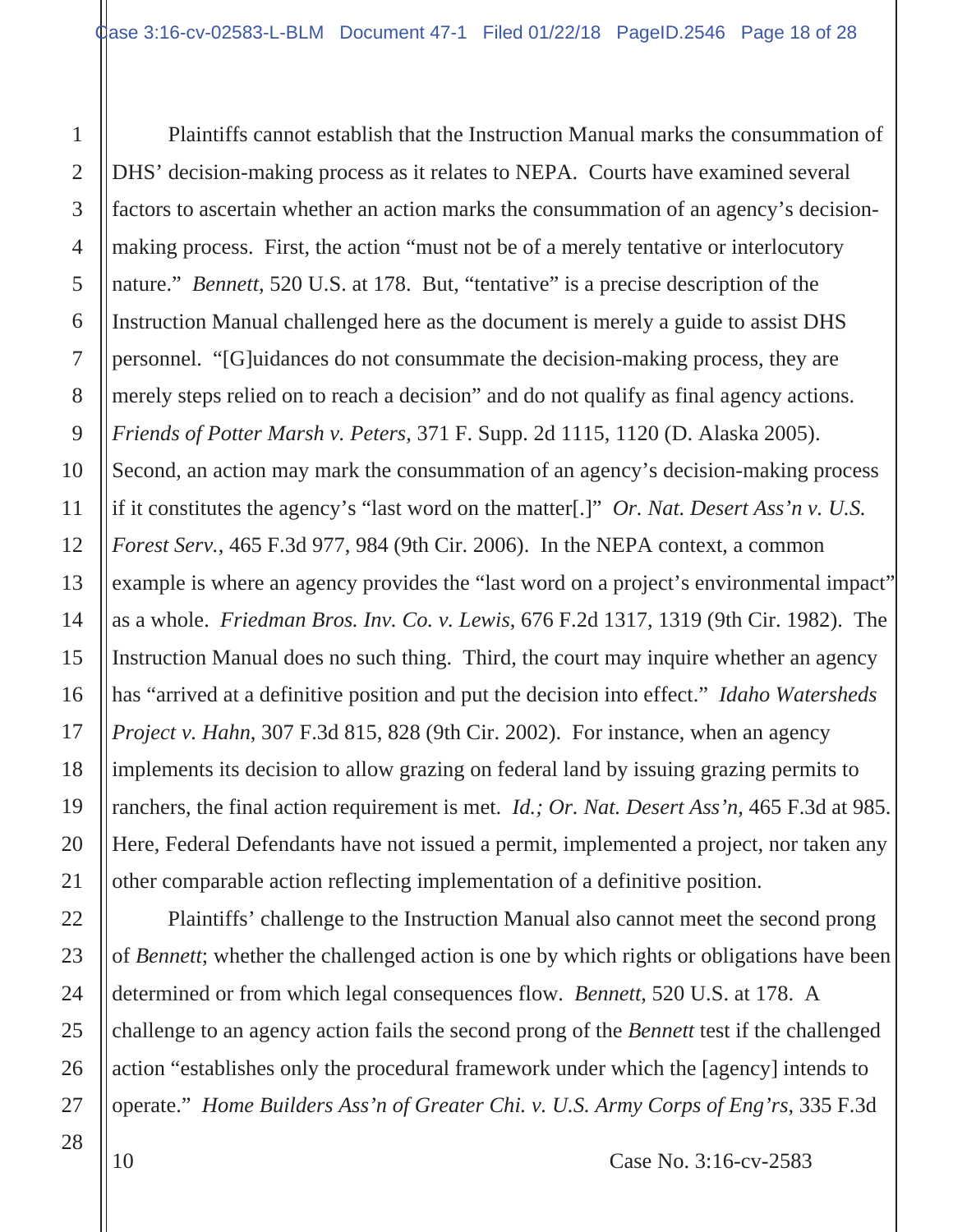607, 619 (7th Cir. 2003). The "action" Plaintiffs challenge here represents nothing more than the internal, procedural framework under which DHS intends to implement NEPA. Legal consequences do not flow from the Instruction Manual—it has no force of law. The Ninth Circuit has emphasized that courts "have no authority to bind [an agency] to the guidelines in [a] Manual or [a] Handbook." *W. Radio Servs. Co. v. Espy*, 79 F.3d 896, 902 (9th Cir. 1996); *see also Mada-Luna v. Fitzpatrick*, 813 F.2d 1006, 1014, 1017 (9th Cir. 1987) (upholding internal INS operating instructions as general statements of policy against procedural challenge because the subject policies did "not establish a 'binding norm'" and were not "'finally determinative of the issues or rights to which [they are] addressed,' but [instead left] INS officials 'free to consider the individual facts in the various cases that arise.'"). Other circuits have reached similar conclusions. *See, e.g., Nat'l Mining Ass'n v. McCarthy*, 758 F.3d 243, 251 (D.C. Cir. 2014) (recognizing that the APA created "three boxes" for administrative actions: "legislative rules, interpretive rules, and general statements of policy," and that courts do not review "general statements of policy").

The Instruction Manual challenged in Count I guides DHS personnel in *evaluating* agency actions; it does not *propose*, much less *require*, any specific actions with on-theground impacts and is thus not "final agency action." *United States v. Alameda Gateway Ltd.*, 213 F.3d 1161, 1167 (9th Cir. 2000); *Northcoast Envtl. Ctr. v. Glickman*, 136 F.3d 660, 667 (9th Cir. 1998). Plaintiffs fail to show that the Instruction Manual meets both prongs of *Bennett*, thus Count I should be dismissed..

2. The Instruction Manual does not qualify as a "rule" under the APA

Plaintiffs may argue that the Instruction Manual qualifies as a rule under 5 U.S.C. § 551(4), and thus requires NEPA analysis pursuant to 40 C.F.R. § 1508.18(a). *See* Pls.' Am. Compl.  $\P$  96, 97. However, the Instruction Manual is merely a document establishing internal guidelines and does not meet the standard found in 5 U.S.C. § 551(4).

1

2

3

4

5

6

7

8

9

10

11

12

13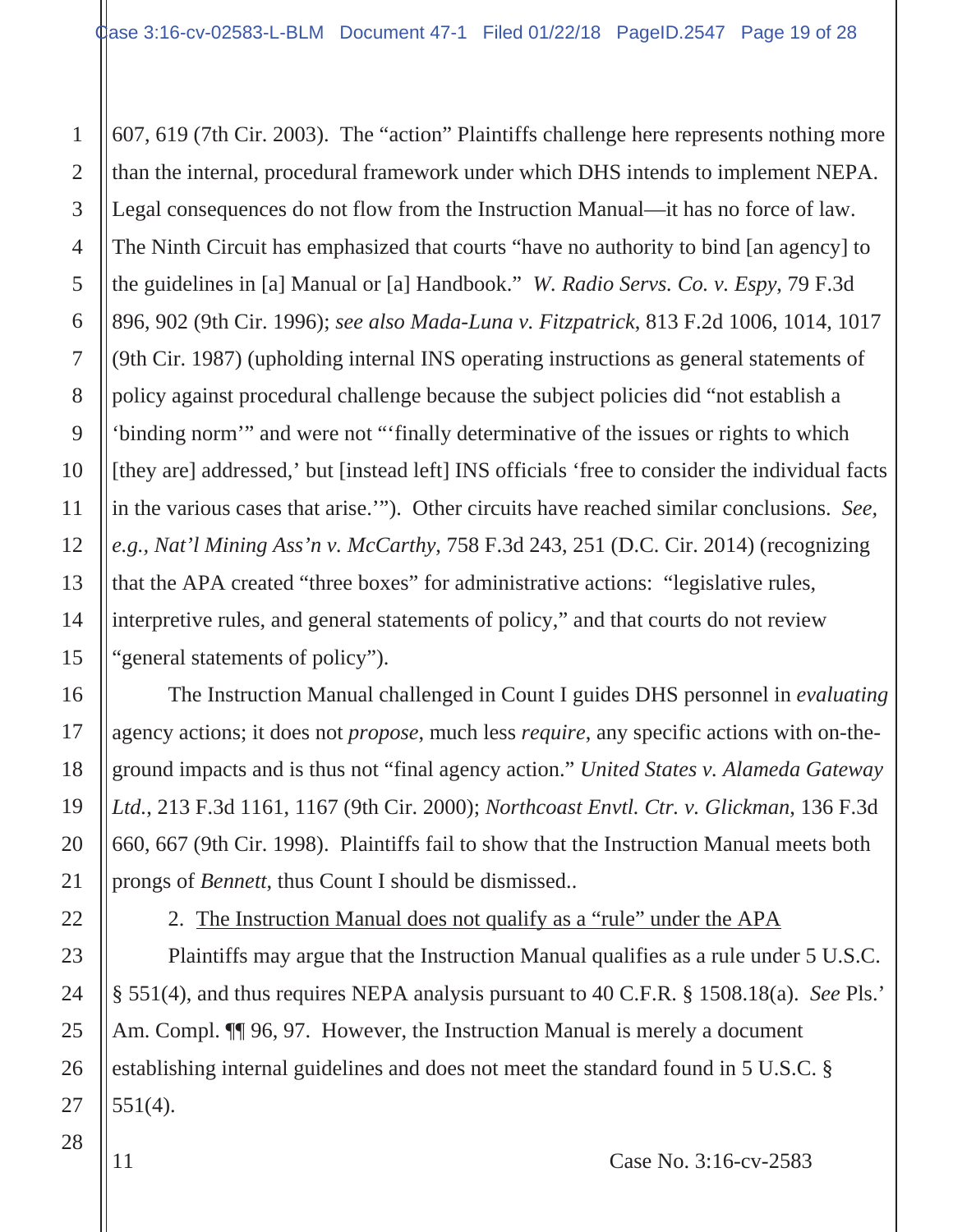5 U.S.C. § 551(4) states that "'rule' means the whole or a part of an agency statement of general or particular applicability and future effect designed to implement, interpret, or prescribe law or policy[.]" The Ninth Circuit has consistently found that documents that establish guidelines or state internal policy do not have the force and effect of law and do not meet the definition of a "rule." *See, e.g.*, *Lowry v. Barnhart*, 329 F.3d 1019, 1022 (9th Cir. 2003) (noting that not all agency pronouncements create judicially enforceable rights); *Alameda Gateway Ltd.*, 213 F.3d at 1168 (Army Corps' regulation "was not intended to have the force of law, but was instead a policy statement to guide the practice of district engineers"); *Ctr. for Biological Diversity v. Brennan*, 571 F. Supp. 2d 1105, 1119–20 (N.D. Cal. 2007). To have the force and effect of law, a rule must be substantive and "conform to certain procedural requirements." *Alameda Gateway Ltd.*, 213 F.3d at 1168 (quoting *United States v. Fifty-Three (53) Eclectus Parrots*, 685 F.2d 1131, 1136 (9th Cir. 1982)).

Documents that are interpretive or "general statements of policy or rules of agency organization, procedure or practice" do not have the force and effect of law. *Alameda Gateway Ltd.*, 213 F.3d at 1168; *see Hells Canyon Preservation Council v. U.S. Forest Serv.*, 593 F.3d 923, 930–31 (9th Cir. 2010). An agency's management guidelines are not final agency action if they do not "propose any site-specific activity [or] call for specific actions directly impacting the physical environment." *Glickman*, 136 F.3d at 667, 670. While an agency's pronouncements may create judicially enforceable duties, such a pronouncement must "'prescribe substantive rules—*not* interpretive rules, general statements of policy or rules of agency organization, procedure or practice,' and must have been 'promulgated pursuant to a specific statutory grant of authority and in conformance with the procedural requirements imposed by Congress.'" *Lowry,* 329 F.3d at 1022 (quoting *Fifty–Three (53) Eclectus Parrots,* 685 F.2d at 1136). Here, the Instruction Manual, by its very terms, was created to "establish the policy and procedures DHS follows[.]" Instruction Manual at III-1. The fact that it was not published in the

12 Case No. 3:16-cv-2583

1

2

3

4

5

6

7

8

9

10

11

12

13

14

15

16

17

18

19

20

21

22

23

24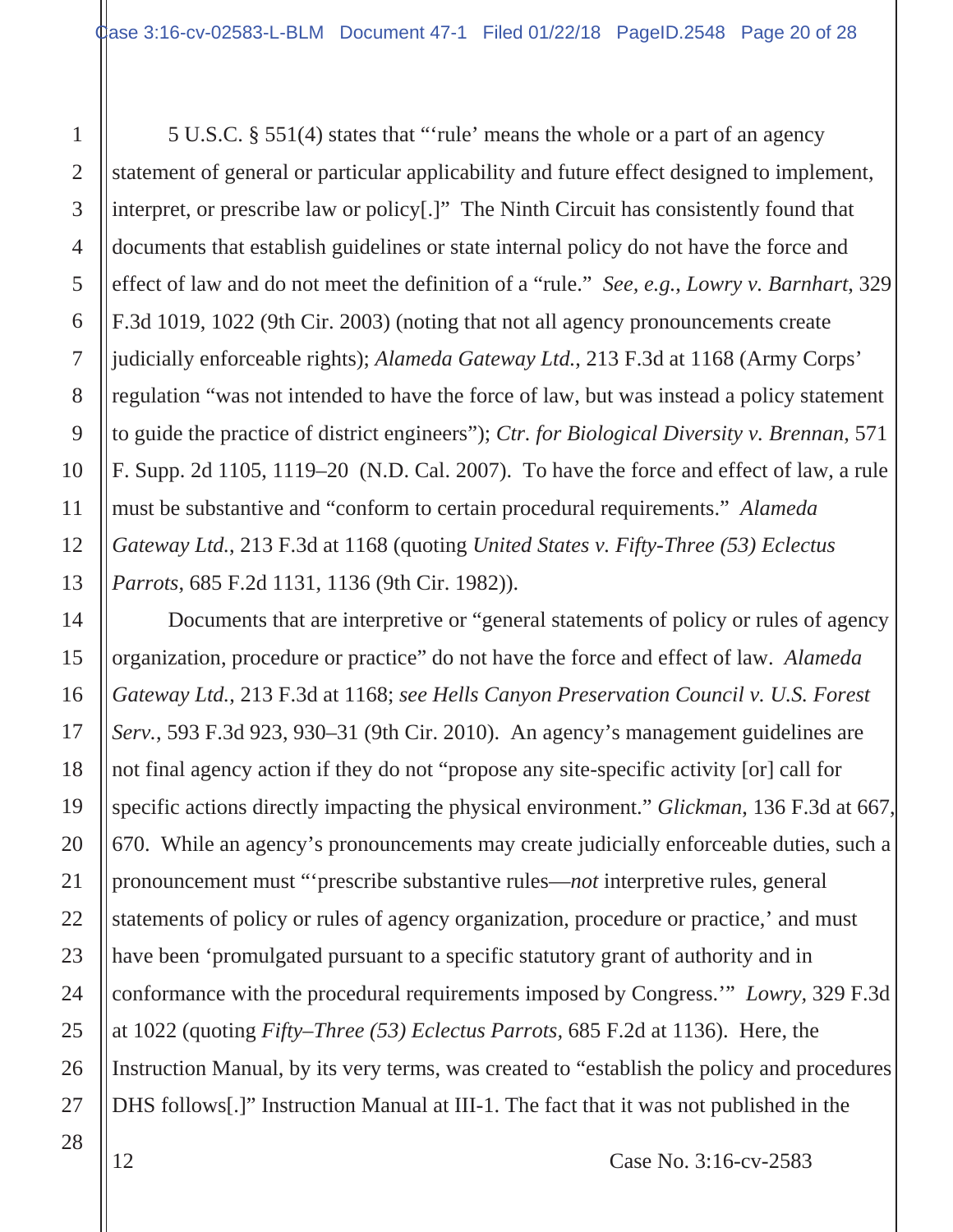Code of Federal Regulations provides further evidence that the document was not intended to be binding. *See W. Radio Servs. Co.,* 79 F.3d at 901. The Instruction Manual is, thus, not a rule.

#### **B. Count II is a Non-Justiciable Programmatic Challenge**

Plaintiffs' challenges in Count II fail to allege a discrete agency action that DHS was required to take. Count II purports to challenge NEPA compliance for nearly all of DHS' statutory immigration authority, alleging that "DHS has eight programs covering, respectively: 1) employment based immigration; 2) family based immigration; 3) longterm nonimmigrant visas; 4) parole; 5) TPS; 6) refugees; 7) asylum; and DACA." Am. Compl. ¶ 105. Plaintiffs allege that the seven statutory areas of immigration policies and DACA require programmatic environmental analysis, such as through a PEIS, under 40 C.F.R. § 1508.18(b)(3). Am. Compl. ¶¶ 104, 105. However, Count II fails to state a claim under § 706(1) of the APA, which requires allegations of both a *discrete* agency action and that the agency was *required* to take such action, and it should be dismissed.

In *Lujan* and *Norton v. Southern Utah Wilderness Alliance*, 542 U.S. 55 (2004) ("*SUWA*"), the Supreme Court made clear that the APA does not authorize suits seeking "*wholesale* improvement of [an agency] program by court decree," regardless of whether such suits are couched in terms of a challenge to a final agency action or as a suit to compel agency action unlawfully withheld or unreasonably delayed. *Lujan*, 497 U.S. at 891; *SUWA*, 542 U.S. at 64–65. Instead, in order "to protect agencies from undue judicial interference with their lawful discretion, and to avoid judicial entanglement in abstract policy disagreements which courts lack both expertise and information to resolve," the APA insists upon an "'agency action,' either as the action complained of (in §§ 702 and 704) or as the action to be compelled (in § 706(1))." *SUWA*, 542 U.S. at 66, 62.

In *Lujan*, the Supreme Court clarified that the APA's final agency action requirement precludes "general judicial review of [an agency's] day-to-day operations."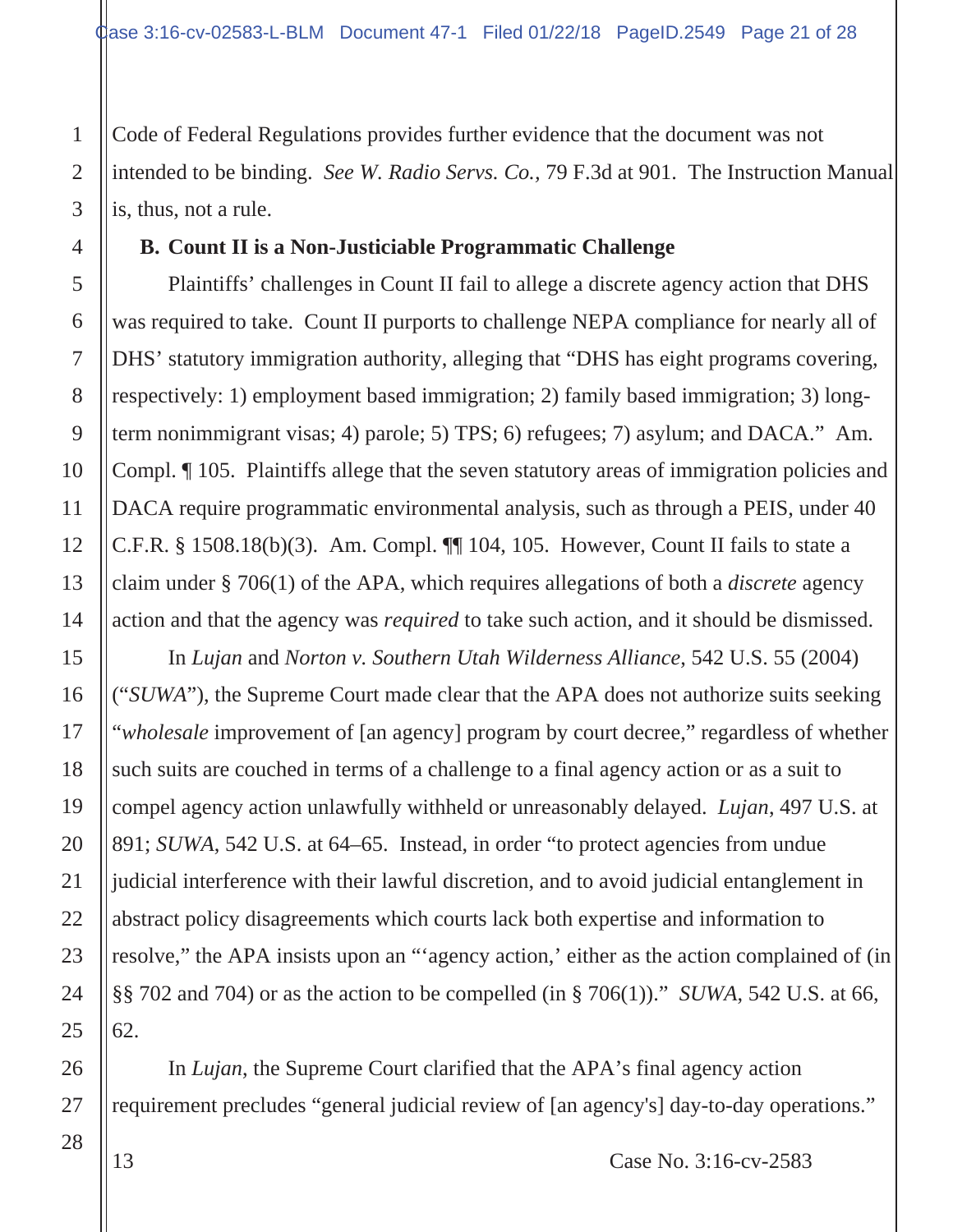*Lujan*, 497 U.S. at 899. In *Lujan*, the plaintiffs claimed that the Bureau of Land Management ("BLM") violated NEPA when implementing what plaintiffs termed the "land withdrawal review program." *Id.* at 875. This prompted the Court to observe that the purported "land withdrawal review program:"

is simply the name by which petitioners have occasionally referred to the continuing (and thus constantly changing) operations of the BLM in reviewing withdrawal revocation applications and the classifications of public lands and developing land use plans as required by the [relevant statute]. It is no more an identifiable "agency action"—much less a "final agency action"—than a "weapons procurement program" of the Department of Defense or a "drug interdiction program" of the Drug Enforcement Administration.

*Id.* at 890. Absent discrete, final agency action, the APA does not permit a plaintiff to obtain wholesale review of an entire program. *Id*. at 891–94; *see also Glickman*, 136 F.3d at 668–70.

In *SUWA,* the Court further clarified the permissible scope of § 706(1) challenges, holding that § 706(1) only authorizes claims asserting that "an agency failed to take a *discrete* agency action that it is *required* to take[,]" and further explained that these two limitations "rule out several kinds of challenges." *SUWA*, 542 U.S. at 64–65. With respect to the first limitation, the Court held that an APA "failure to act" is "properly understood as a failure to take an *agency action*—that is, a failure to take one of the agency actions (including their equivalents) earlier defined in § 551(13)." *Id*. at 62. It explained that this limitation of judicial review "to discrete agency action precludes the kind of broad programmatic attack . . . rejected in [*Lujan*]," such that the *Lujan* plaintiffs "would have fared no better if they had characterized" their claim as an alleged failure to act. *Id*. at 64–65. With respect to the second limitation "to *required* agency action[,]" the Court explained that it "rules out judicial direction of even discrete agency action that is not demanded by law." *Id*. at 65.

In this case, Plaintiffs contest seven statutes that DHS administers, covering broad

1

2

3

4

5

6

7

8

9

10

11

12

13

14

15

16

17

18

19

20

21

22

23

24

25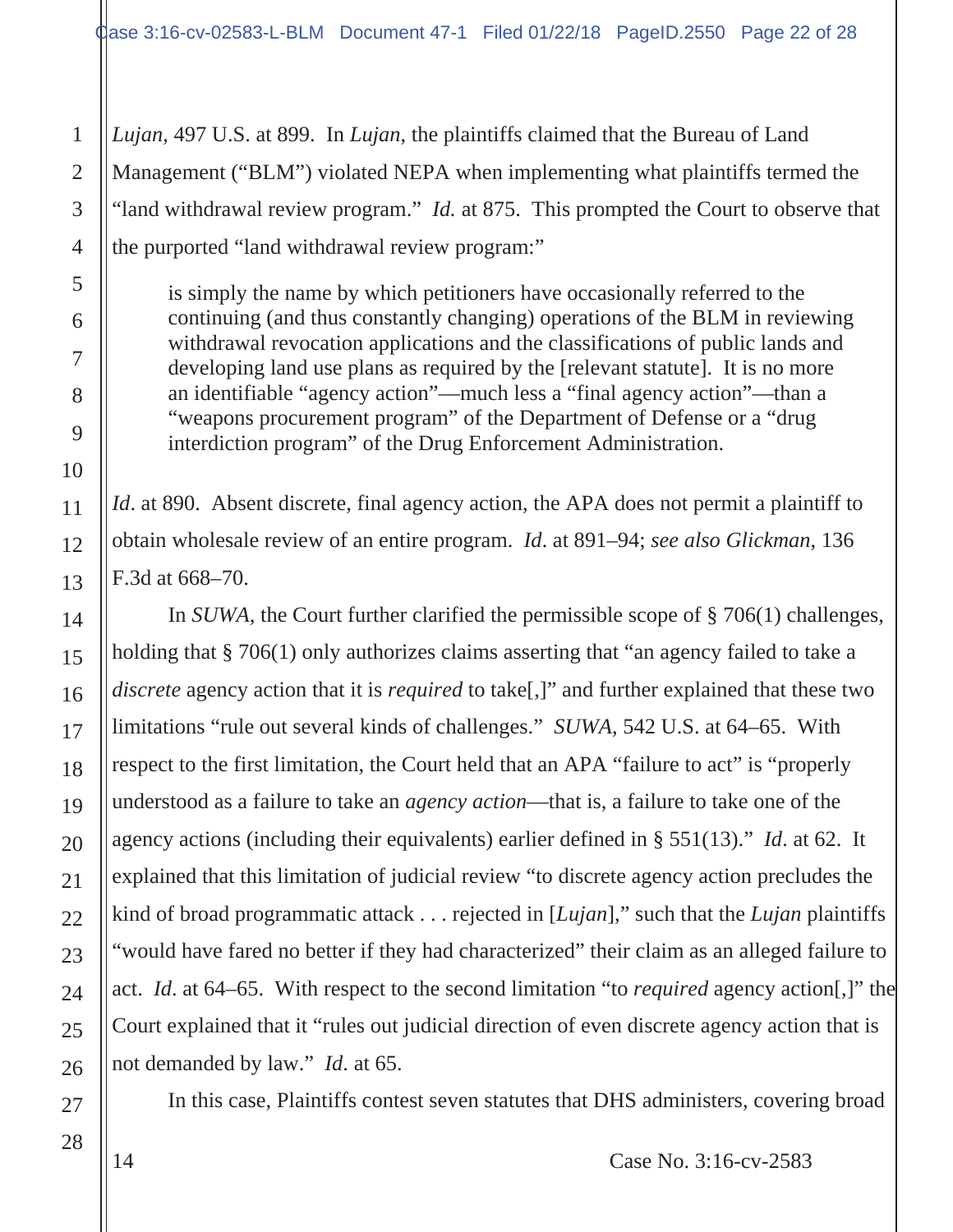categories such as "family" and "employment." Am. Compl. ¶ 55. This is precisely the type of broadside policy attack the APA's limitations discussed in *Lujan* and *SUWA* are intended to preclude. Plaintiffs cannot demand that DHS be required to analyze the seven broad areas of statutory authority in a PEIS because the challenged statutes do not, individually or collectively, constitute a discrete program. Instead, the statutes provide the Congressionally-mandated framework under which DHS operates. For example, 8 U.S.C. § 1153(a) states that "[a]liens subject to the [definitions found in 8 U.S.C § 1151] shall be allotted visas . . . in a number not to exceed 23,400" for unmarried children of citizens, "in a number not to exceed 114,200" for spouses and unmarried children of permanent resident aliens, and "in a number not to exceed 23,400" for married children of citizens. 8 U.S.C. § 1153(a)(1)-(3). Plaintiffs merely list the statutes that provide the parameters for DHS' operation; they fail to identify any discrete, final agency action on the part of the agency, and their claim fails. *See Ctr. for Biological Diversity v.*  Veneman, 394 F.3d 1108, 1111-13 (9th Cir. 2005) (affirming dismissal for lack of subject matter jurisdiction because plaintiffs did not challenge "discrete agency action"); *Wild Fish Conservancy v. Jewell*, 730 F.3d 791, 801–02 (9th Cir. 2013) (dismissing APA claim challenging the Department of Interior's "day-to-day operations" because the claim did not challenge "final agency action").

Further, neither NEPA nor its implementing regulations *require* DHS to prepare a PEIS for the seven broad areas of statutory authority and DACA. The second prong of *SUWA* requires that a plaintiff challenge an agency action that the agency is *required* to take. *SUWA*, 542 U.S. at 64. § 706(1) "empowers a court only to compel an agency 'to perform a ministerial or non-discretionary act[.]'" *SUWA*, 542 U.S. at 64. Yet an agency's decision to prepare a PEIS rests wholly within its discretion. *See Kleppe v. Sierra Club*, 427 U.S. 390, 412 (1976) (noting that the decision to conduct a PEIS requires "a high level of technical expertise and is properly left to the informed discretion of the responsible federal agencies"); *Nevada v. Dep't of Energy*, 457 F.3d 78, 92 (D.C.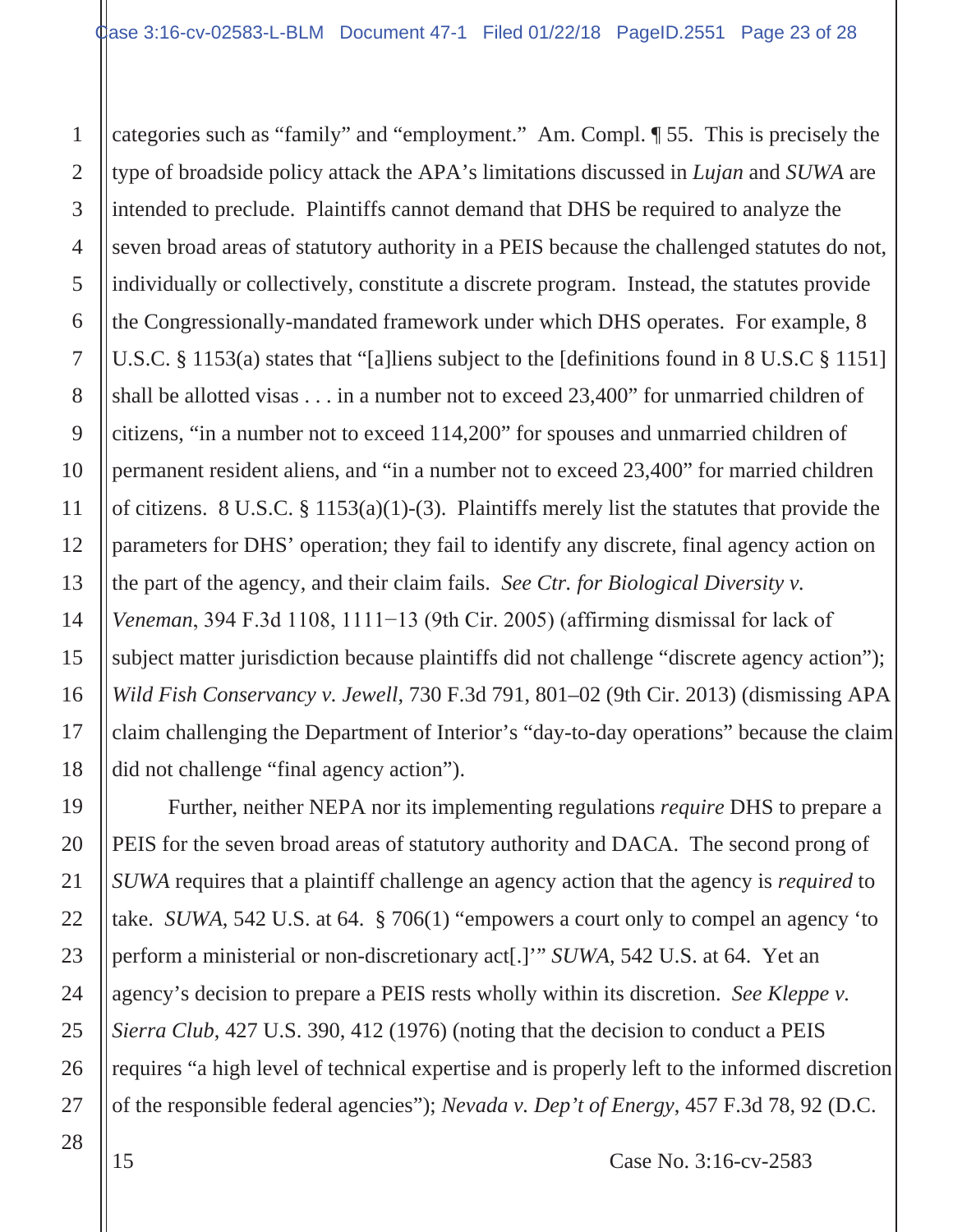Cir. 2006) ("The decision whether to prepare a programmatic EIS is committed to the agency's discretion."). CEQ regulations similarly reflect that preparing a PEIS is discretionary. *See* 40 C.F.R. § 1502.4(b) ("[An EIS] *may be* prepared . . . for broad Federal actions . . . ." (emphasis added)); *id.* § 1502.4(c)(2) ("When preparing statements on broad actions . . . , agencies *may find it useful* to evaluate the proposal(s) . . . [g]enerically, including actions which have relevant similarities, such as common timing, impacts, alternatives, methods of implementation, media, or subject matter" (emphasis added)).

Since § 706(1) can only be used to compel "non-discretionary" acts, and the preparation of a PEIS is, by definition, discretionary, DHS' alleged failure to prepare a PEIS is not reviewable under the APA. *See La Cuna De Aztlan Sacred Sites Prot. Circle Advisory Comm. v. U.S. Dep't of the Interior*, No. 2:11-CV-00395-ODW (OPX), 2012 WL 12888325, at \*4 (C.D. Cal. Mar. 21, 2012) ("because this Court may review under APA only final agency action the agency was required to take and because Defendants were not required to prepare a PEIS, Defendants' decision not to prepare a PEIS is not reviewable"). As the Supreme Court has repeatedly affirmed, NEPA does not exist to "give citizens a general opportunity to air their policy objections to proposed federal actions." *Metro. Edison Co. v. People Against Nuclear Energy*, 460 U.S. 766, 777 (1983). Despite Plaintiffs' obvious objections to DHS' statutory mandate to implement and oversee immigration policy, Plaintiffs "cannot seek *wholesale* improvement of this program by court decree, rather than in the offices of the Department or the halls of Congress, where programmatic improvements are normally made." *Lujan*, 497 U.S. at 891. Plaintiffs' challenge in Count II fails both prongs of *SUWA* and should be dismissed.

### **C. Plaintiffs' Challenge to DACA is Unreviewable under NEPA**

Although NEPA applies generally to "major federal actions," excluded from that definition are decisions "bringing judicial or administrative civil or criminal enforcement

28

1

2

3

4

5

6

7

8

9

10

11

12

13

14

15

16

17

18

19

20

21

22

23

24

25

26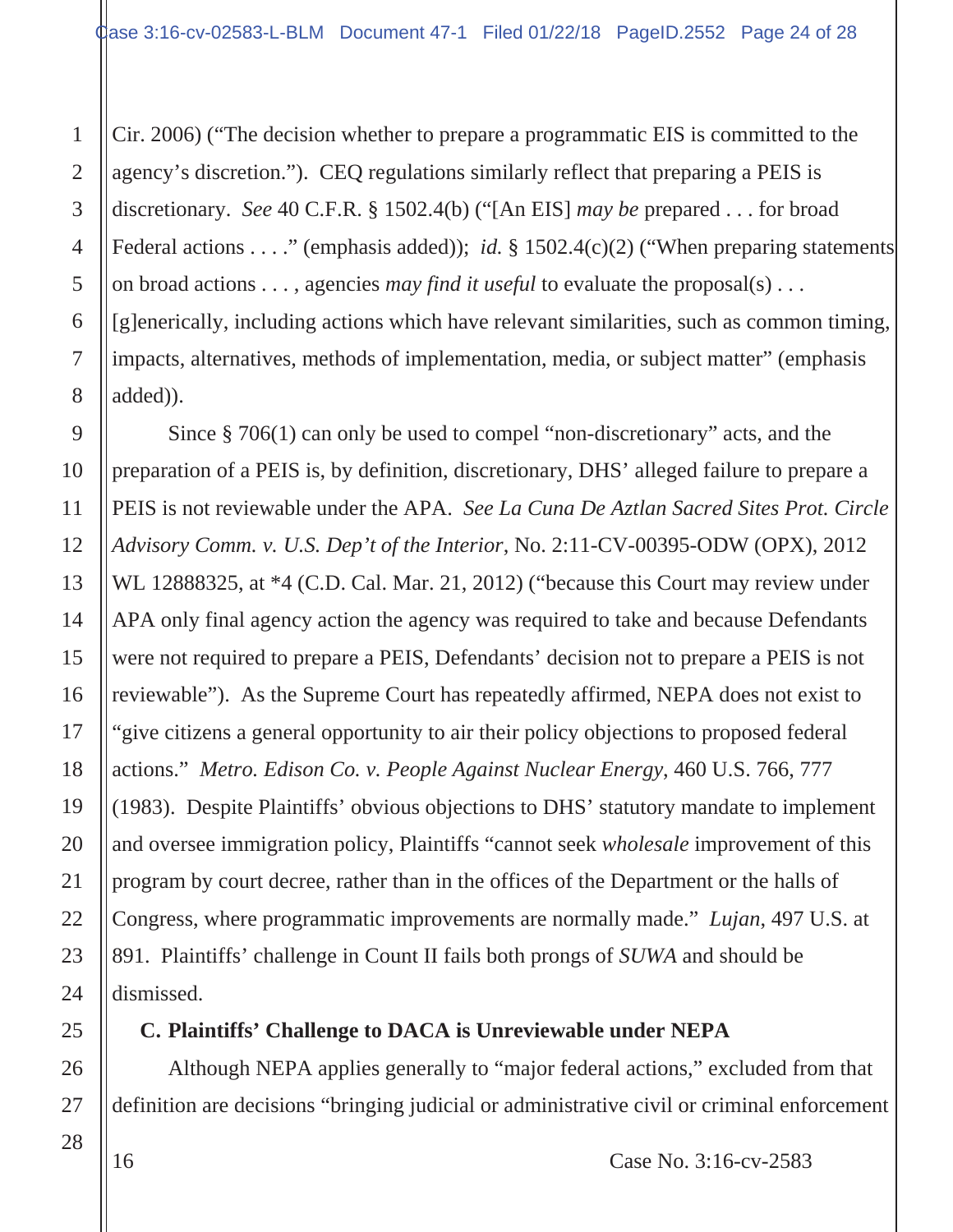actions." 40 C.F.R. § 1508.18(a). Hence, in a display of uniformity with the APA's bar on reviewing matters of enforcement and prosecutorial discretion,<sup>3</sup> the decision whether to bring judicial and administrative civil and criminal enforcement actions is specifically exempted from NEPA's requirements. *See United States v. Rainbow Family*, 695 F. Supp. 314, 324 (E.D. Tex. 1988) (rejecting claim that NEPA required an environmental analysis to enjoin large, unpermitted gatherings in a national forest, because "it [wa]s not a 'major Federal action' under NEPA, requiring environmental analysis, to bring a civil or criminal action to enforce Forest Service or other governmental regulations or statutes"). Thus, a challenge to DACA cannot be brought under NEPA because of the express exemption for law enforcement activities. Such activities are simply not the kind of actions that are (or should be) informed by NEPA analysis or are subject to judicial review for compliance with NEPA.

The decision to grant or not grant deferred status under DACA meets the definition of a judicial or administrative civil or criminal enforcement action. Under the INA, individuals are subject to removal from the United States if, among other things, "they were inadmissible at the time of entry, have been convicted of certain crimes, or meet other criteria set by federal law." *Arizona v. United States*, 567 U.S. 387, 396 (2012) (citation omitted). Due to resource constraints, the federal government cannot remove every removable alien, which means that a "principal feature of the removal system is the broad discretion exercised by immigration officials." *Arizona*, 567 U.S. at 396 (citation omitted). "One form of discretion the Secretary of Homeland Security exercises is 'deferred action,' which entails temporarily postponing the removal of individuals

1

<sup>&</sup>lt;sup>3</sup> The APA bars judicial review of certain categories of decisions that "courts traditionally have regarded as 'committed to agency discretion.'" *Lincoln v. Vigil*, 508 U.S. 182, 192 (1993) (quoting 5 U.S.C.  $\S 701(a)(2)$ ). Among the decisions committed to executive discretion are an "agency decision not to prosecute or enforce, whether through civil or criminal process," and "an agency's exercise of enforcement power." *Chaney*, 470 U.S. at 831, 833.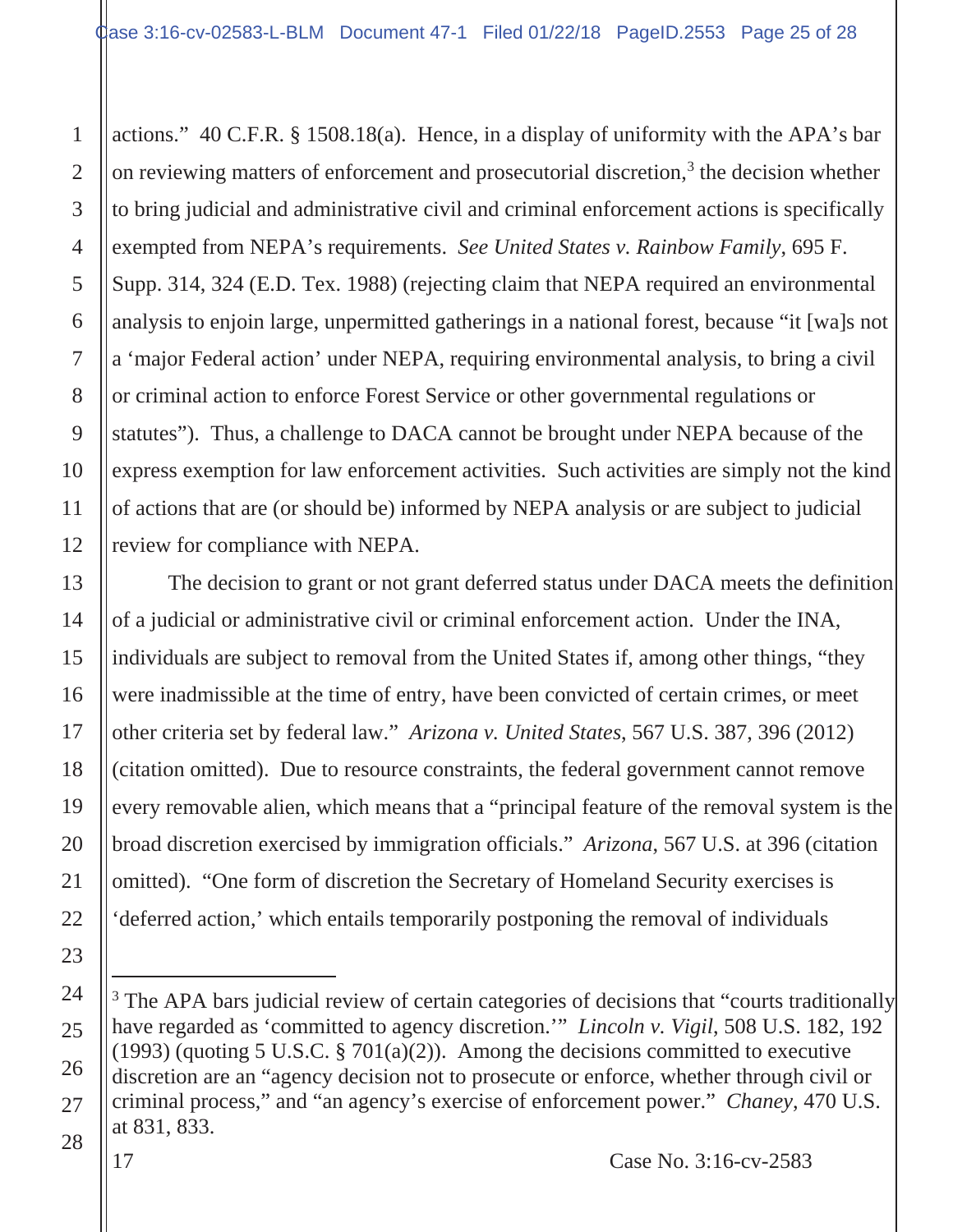unlawfully present in the United States." *Arpaio v. Obama*, 797 F.3d 11, 16 (D.C. Cir. 2015) (citation omitted), *cert. denied*, 136 S. Ct. 900 (2016). Deferred action is a practice by which the Secretary exercises her "discretion to abandon" the removal process, and to notify an individual alien of a non-binding decision to forbear from seeking his removal for a set period. *Reno v. Am.-Arab Anti-Discrimination Comm.*, 525 U.S. 471, 483 (1999); *see* 8 C.F.R. § 274a.12(c)(14) (describing "deferred action" as "an act of administrative convenience to the government which gives some cases lower priority"). In 2012, DACA made deferred action available to certain unlawfully present aliens who came to the United States as children. *See* "Napolitano Memo." DACA is an "exercise of prosecutorial discretion," *id.* at 1, and it reflects the Department's decision to bring or not bring an enforcement action against a particular individual.

Case law supports the position that Plaintiffs' challenge to DACA is unreviewable under NEPA. There are not a plethora of cases addressing the issue, likely because NEPA, like the APA, is clear in its prohibition on review of law enforcement activities. However, this Circuit has addressed the question and found a similar challenge unreviewable under NEPA. *United States v. Glenn-Colusa Irrigation District*, 788 F. Supp. 1126 (E.D. Cal. 1992), is especially on point. In that case, the government moved for an injunction to enforce certain provisions of the Endangered Species Act ("ESA"). *Id.* at 1128. The irrigation district contended that enforcement of the ESA "without completion of an environmental impact statement violates the National Environmental Policy Act<sup>[1]</sup> *Id.* at 1135. The court disagreed, finding that the government's decision to enforce the statute did not trigger NEPA. *Id.* As the court observed, a contrary interpretation requiring NEPA analyses for law enforcement-related actions "would lead to a highly impractical result in which any decision of a law enforcement agency whether to go forward with an action or forbear from action—would require a NEPA analysis." *Id.* Here, as in *Glenn-Colusa*, the Department's decision on how to enforce immigration laws is not reviewable under NEPA. *See also Calipatria Land Co. v. Lujan*,

28

1

2

3

4

5

6

7

8

9

10

11

12

13

14

15

16

17

18

19

20

21

22

23

24

25

26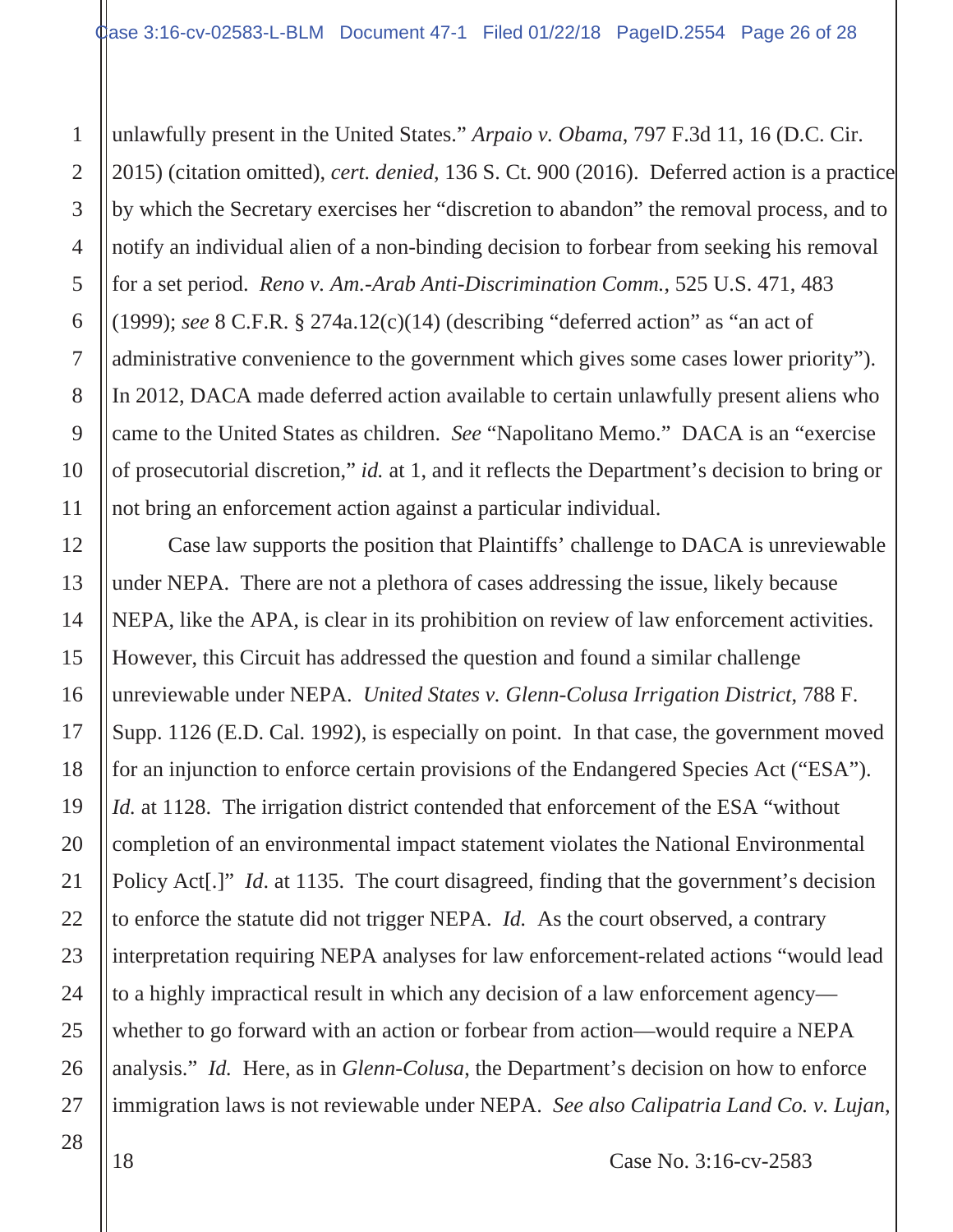793 F. Supp. 241, 245 (S.D. Cal. 1990); *Tucson Rod & Gun Club v. McGee,* 25 F. Supp. 2d 1025, 1029 (D. Ariz. 1998); *West v. Holder*, 60 F. Supp. 3d 197, 204 (D.D.C. 2015), *aff'd sub. nom*, *West v. Lynch*, 845 F.3d 1228 (D.C. Cir. 2017); *Mobil Oil Corp. v. F.T.C.*, 562 F.2d 170, 173 (2d Cir. 1977) (reversing the district court's decision to require NEPA analysis in the enforcement context and holding that "NEPA does not intend that the FTC may be indefinitely delayed in undertaking its statutory duties[.]").<sup>4</sup>

NEPA was not intended to become a means of delaying or obstructing an agency's discretionary authority to enforce the laws entrusted to its care, which is precisely what Plaintiffs' wholesale attack on immigration policies seeks to do here. Plaintiffs' challenge to DACA should be dismissed.

### **V. CONCLUSION**

1

2

3

4

5

6

7

8

9

10

11

12

13

14

15

16

17

18

19

20

21

22

23

24

25

26

27

28

Counts I and II should be dismissed. Count I fails both prongs of *Bennett*, challenging a general statement of policy and not a final agency action as required by the APA. Count II is a non-justiciable programmatic challenge that fails to allege a discrete agency action that DHS was required to take. Finally, Plaintiffs' challenge to DACA in Count II further fails because judicial review is precluded under NEPA. For the foregoing reasons, the Court should dismiss Counts I and II.

Respectfully submitted,

DATED: January 22, 2018 JEFFREY H. WOOD

Acting Assistant Attorney General United States Department of Justice Environment & Natural Resources Division

<sup>4</sup> Also of note in *Mobil Oil Corp. v. F.T.C.*, CEQ issued an advisory memorandum on the application of NEPA to the FTC's enforcement actions. The CEQ concluded that NEPA analysis was not required because such a process would impede enforcement of the laws entrusted to the FTC and severely restrict the agency's prosecutorial discretion. 562 F.2d 170.

19 Case No. 3:16-cv-2583